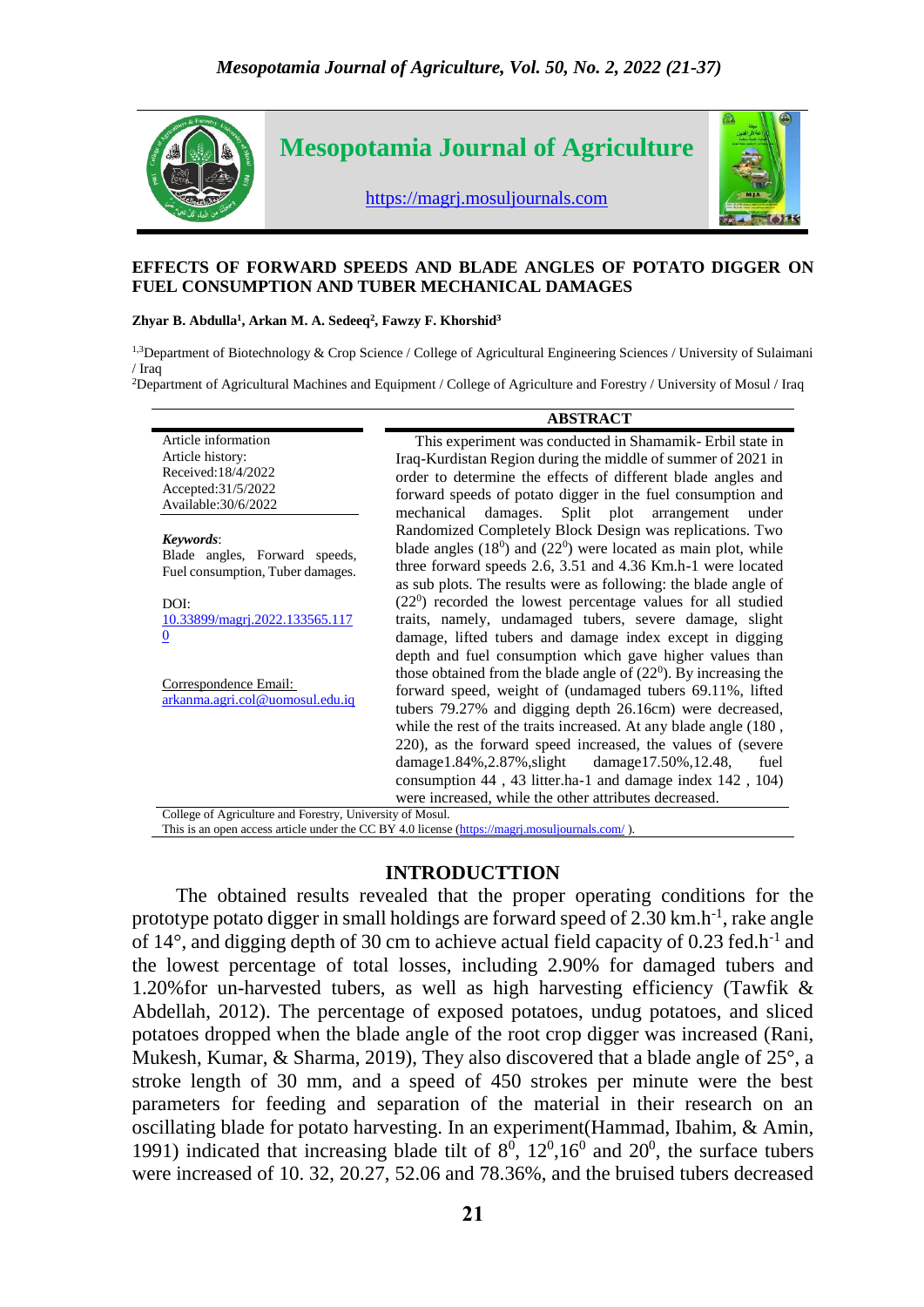of 86.77, 73.57, 40.36 and 11.415, respectively, they also found that increasing the undamaged tubers were 86.91, 89.43 and 95.26% and the damage tubers decreased of 13.09, 10.57 and 4.74%, at forward speed of 1.03, 2.1 and 3.05 km.h<sup>-1</sup>, respectively. (Abdel et al. 2002 cited by Morad et al. 2015) mentioned that the forward speed of the machine is 1.5, 2.3, and 3.1 km.  $h^{-1}$ , the blade angle is 14.8 and 20 degrees, and the forward speed of the machine is 1.5, 2.3, and 3.1 km.h-1 . The capacity of the machine and the expenses of harvesting were also estimated and compared to manual harvesting. According to the best engineering factors for the operation of the potato harvested machine, which achieved the highest percentage of tubers and the lowest percentage of lost and lost tubers, are the machine's forward speed of  $2.3 \text{ km.h}^1$ , and the blade's angle of 14 degrees.

The forward speed of operation was another consideration in the design of the potato harvester. Over the course of three years of experiments, the different difficulties of potato damage at harvest were investigated by (Peterson, 1975)., and it was discovered that by increasing field speeds during harvesting machine operation, the bruising damage of the potato was reduced. Potato harvesting machines were also advised to travel at a speed of  $2.5$ -6.5 km.h<sup>-1</sup>, with an average value of 4.0 km.h<sup>-1</sup> (Romanelli & Milan, 2010). The percentage of superficially scratched tubers and broken tubers rose when the forward speed of the harvesting equipment was increased, according to the study findings. As a result, overall tuber damage and the potato damage index value both rose. When the harvester forward speed was raised, the percentage of lifting potato tubers fell and the number of potatoes buried in the soil grew, and the harvester forward speed of 2 km.h<sup>-1</sup>was the best performance (Al-Dosary, 2016).

The resulting equations and regression lines reveal that increasing the speed of a potato digger by 1 km.h<sup>-1</sup> results in a 2.7 pcs/m<sup>2</sup> rise in losses of potato tubers in the control variant and a 2.0 pcs/ $m^2$  decrease in losses of potato tubers in the experimental version. Furthermore, an increase in movement speed from 1.8 to 3.4 km/h resulted in a 4.7 pcs/ $m<sup>2</sup>$  increase in potato tuber losses in the control form, whereas losses were 4 pcs/m<sup>2</sup> in the experimental variant (Baybulatov, Aushevent, Khamkhoev, & Tsechoeva, 2021).Researchers (Abdel-Maksoud, Morad, & Morghany, 2004) found that utilizing a box-picker cut the cost of excavating by 20%. A potato digger was created to gather potatoes. It was suggested that a forward speed of 2.4 km. h<sup>-1</sup> and an operating speed of  $1.2 \text{ m.s}^{-1}$  would result in the maximum amount of undamaged potato with the least amount of damage and buried potato. The highest percentage of tubers lifting was 92.47% at a forward speed of 4.5  $km.h^{-1}$ ;, additionally, as the forward speed increased from 2.5 to 6.5 km.  $h^{-1}$ , the scuffed potatoes increased from 1.70 % to 2.48 %, while the highest percentage of total damage tubers was 4.07% at a forward speed of  $6.5 \text{ km.h}^{-1}$ . The treatment of a 4.5 km.h<sup>-1</sup> forward speed (Issa, Zhang, El-Kolaly, Yang, & Wang, 2020). The forward speed of the machine and the speed of the moving elements should be set so that enough soil remains on the machine until the potatoes have completed their journey through it. Potatoes may be damaged during transit, loading and unloading, grading, and other processes, in addition to during harvesting (Hessen & Kroesbergen, 1960). The harvester forward speed of 3.1 km.h<sup>-1</sup>the least tuber damage. The percentage of unlifted roots, bruised roots, and cut roots decreased as digging depth and forward speed decreased, but the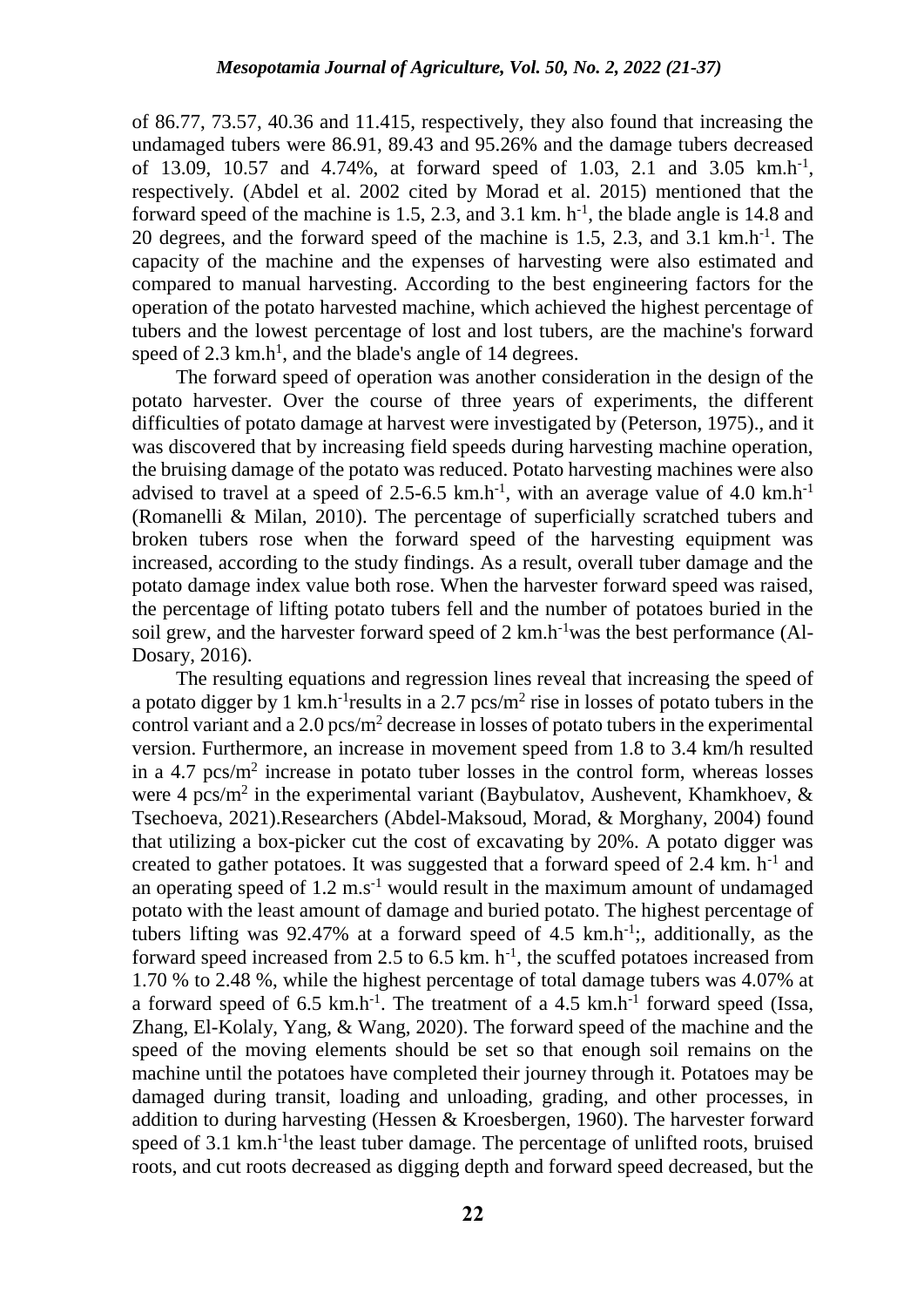percentage of lifted roots and undamaged roots rose at a digging depth of 40 cm and a forward speed of 1.5 km.h<sup>-1</sup>, the lowest values of unlifted roots were 3.0%, bruised roots were 5.1%, cut roots were 4.0%, and the greatest values of lifted roots were 97%, undamaged roots were 90.9%, and the digging cost was  $44.65$ (L.E. ton<sup>-1</sup>), he also discovered that digging depths of 25 and 40 cm and forward speeds of 3.6 and 1.5 km.h<sup>-1</sup> yielded the greatest and lowest cost values of 245.28 and 44.65L.E.ton<sup>-1</sup>, respectively by (Ali, 2013).The objective of the experiment was to test the best blade angle and practical speed in harvesting potatoes using a tuber digger with the least mechanical damage, while calculating the amount of fuel consumed for each treatment.

### **MATERIALS AND METHODS**

# **Location of the experiment**

A piece of trial land was provided and prepared from an experienced volunteer farmer who is growing potatoes for decades. The land was located in Shamamik location at Erbil state, Iraq- Kurdistan Region. The soil type was silt clay. The area of land allocated for conducting the experiment was about  $2000 \text{ m}^2$ , of which  $1008$ m<sup>2</sup> was an actual area for cultivation, and the rest was allocated for the spaces between the experimental plots, replications and headlands for tractor rotations. On March 3, 2021, we started primary tillage the land with moldboard tillage with the depth of 25- 30 cm. After three days, we started the secondary tillage by using disc harrow in order to soften and prepare the land for planting. On March 8, 2021, potato planter was used for planting the potatoes; the equipment was set up to planted the potatoes by 30 cm at each line with a 70 cm separation between the lines. The potatoes were planted at depth of 15 cm. after planting the potatoes. All service operations were carried out for the growing crop and according to the recommendations of adding fertilizer, weed control and irrigation until the crop reached the harvest stage. Two days before picking day, few samples from the potatoes were taken to check for weight and size of the product, and depth of the furrows. Using a couple piece of wood (1.40 m by 1.00 m), the cross-sectional area of the plating line furrows was determined. On August 13,2021 digger potato was used by the different factor of the machine.

# **Experimental Design**

A split plot design was used, two lift angles factor in main plots arranged in the CRBD with three replications, and the tractor forwarding speeds arranged randomly in sub-plots within each main plots. The main block was divided into three blocks, each block was two main plots for blade angles  $(18<sup>0</sup>)$  as  $A1$  and  $(22<sup>0</sup>)$  as  $A2$ , each main plot was divided into three sub-plots; each sub-plot was 1.40 m by 40.00 m. In each sub- plot, the tractor was driven at three various forward speeds  $(2.6 \text{ Km.h}^{-1})$  as **S1**,  $(3.51 \text{ Km.h}^{-1})$  as **S2**, and  $(4.36 \text{ Km.h}^{-1})$  as **S3**. Therefore, the sum of the experimental plots for this study was 18. Three samples were randomly taken from each plot at patches of 1.40 m by 1.00 m. Show the figure number (1). Later on, the results were compared with Duncan's Multiple Range Test at portability level of 5% with different lettering, A and B.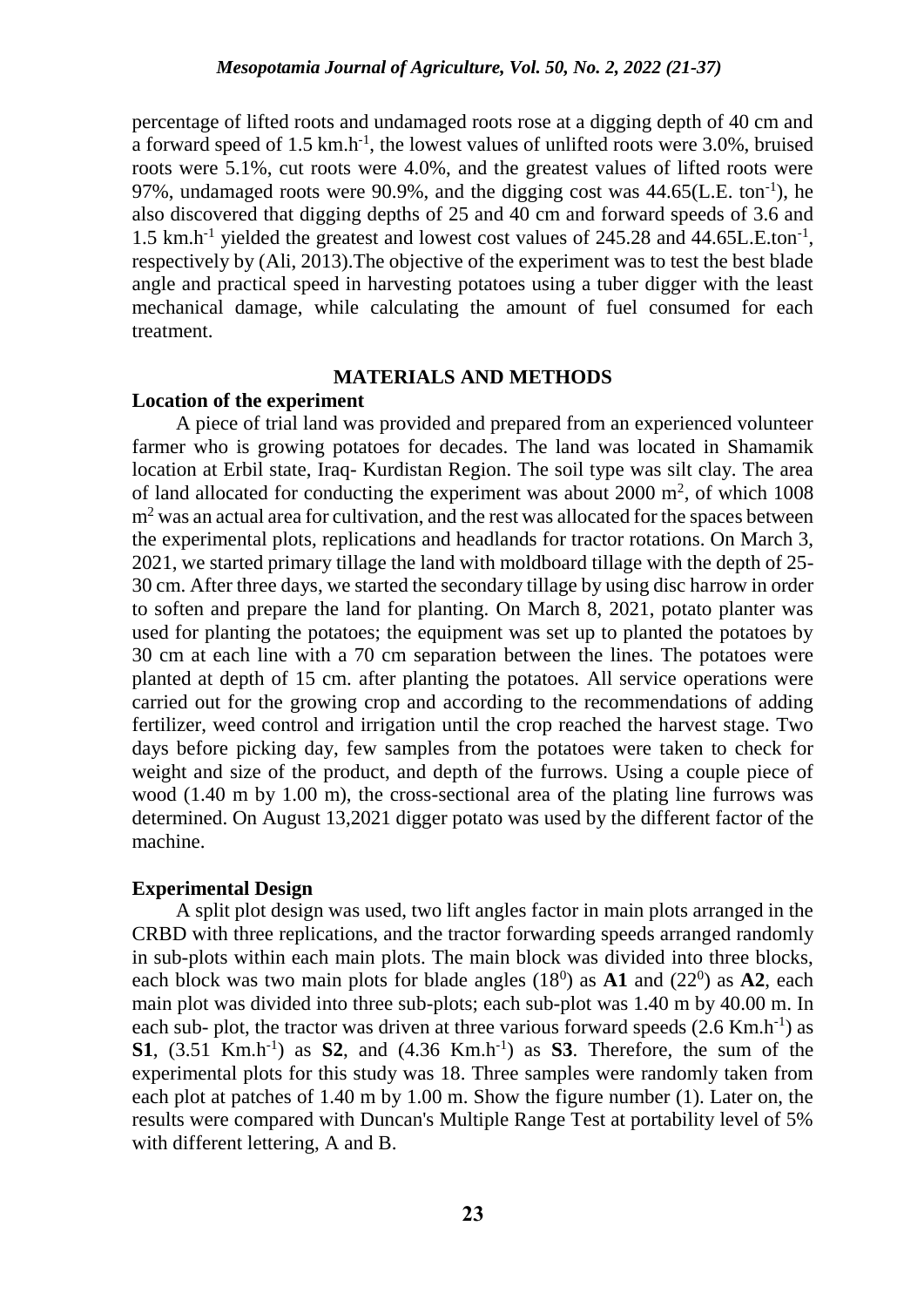| <b>BLOCK</b><br><b>ONE</b> | <b>BLOCK</b><br><b>TWO</b> | <b>BLOCK</b><br><b>THREE</b> |
|----------------------------|----------------------------|------------------------------|
| A1S1                       | A2S1                       | A1S1                         |
| A1S2                       | A2S2                       | A1S2                         |
| A1S3                       | A2S3                       | A1S3                         |
| A2S1                       | A1S1                       | A2S1                         |
| A2S2                       | A1S2                       | A2S2                         |
| A2S3                       | A1S3                       | A2S3                         |

Figure (1): diagram of experiment design

# **Methodology Outline**

- 1. Each sample was randomly taken from area of 1.40m by 1.00m. three times for each sub-plot
- 2. Weighing and counting potatoes for each character. Weight and count of the undamaged potatoes and quantitative loss.
- 3. Counting the damaged potatoes; severe damage and slight damage potatoes.
- 4. Counting the picked potatoes which are the summation of the damaged and undamaged potatoes.
- 5. Measuring the amount of fuel used for each factor in each sub-plot, length of 40m.
- 6. Measuring the depth of picking for each sub-plot at each spot, three times, depth was measured to know the amount of the soil dug/picked with the potatoes.

# **Studied factors**

In this experiment, two factors were studied:

Two blade angle degree were selected for the digging potatoes, were degrees of  $(18<sup>o</sup>)$  and  $(22<sup>o</sup>)$  and three different forward speeds  $(2.6,3.51, 4.36)$  km.h<sup>-1</sup>

# **Ratio of the characters in each sub-unit is in kilogram for each hectare**

Weight of the undamaged and damaged potatoes for each sub-unit is in kilogram for each hectare.

Ratio of (UD, SD, SL, QL) in the one sample  $(ton.ha^{-1}) =$ 

weight in sample 
$$
\frac{\text{kg}}{1000}
$$
  
area of sample  $\frac{100 \text{ cm} \times 140 \text{ cm}}{10000}$  x 10000

Where:

Change kilogram to Ton  $=$ kilogram (kg) 1000

Change unit aera (cm<sup>2</sup>) to (m<sup>2</sup>) divded into (10000) = 100 cm x 140 cm 10000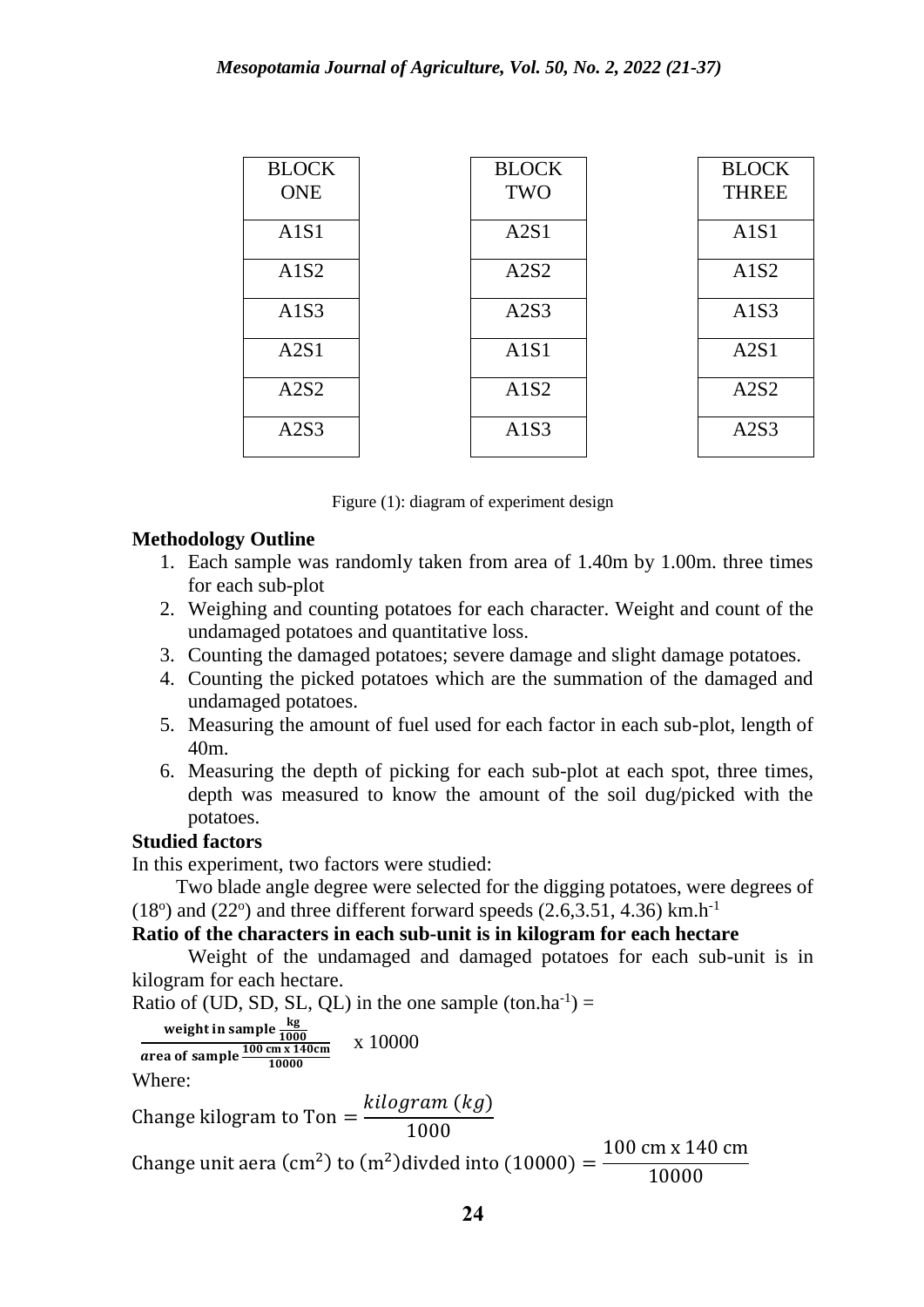Change unit aera ( $m^2$ ) to (hectare) divided into (10000) =  $\frac{10000}{40000}$ 100 cm x 140 cm 10000

 $UD = undamaged$  tuber  $SL =$  slight damage

 $SD$  = severe damage  $QL =$  quantitative loss

# **Amount of Digging Potatoes**

Amount of the potatoes is calculated for weight, number, or price of the undamaged and damaged potatoes.  $LT=UID+SL+SD$ Where:  $LT = Lifted$  tubers of the potatoes (ton.ha<sup>-1</sup>)

# **Summation of the Damaged Potatoes for Each Sample**

Amount of the damaged potatoes is calculated for weight, number, of the potatoes.  $TD = SD + SL$ Where: TD is Amount of the damaged potatoes in  $(ton.ha^{-1})$ 

# **Product of One Sample**

Production yield was taken for each sample in weight or number of the damaged and undamaged tubers potato.

 $YI = UD + SD + SL + OL$ 

Where:

Y1 is Production of yield of the potatoes  $(ton.ha^{-1})$ 

Based on the damage factors, the damage rate can be described according to the description in (McGechan, 1977). As it shows in the Table (1)

Table (1): the number of potato damage plants and the description of the rates of damage to tubers.

| <b>Description</b>                                                                              | Tuber damage index |  |  |
|-------------------------------------------------------------------------------------------------|--------------------|--|--|
| The rate of damage is high and don't acceptable,<br>the harvesting must be stopped immediately. | More than 300      |  |  |
| The rate of damage is high with caution in the<br>process of harvesting                         | 200 to 300         |  |  |
| middle damage rate                                                                              | 150 to 200         |  |  |
| Damage rate acceptable                                                                          | 100 to 150         |  |  |
| Damage rate allowed                                                                             | Less than 100      |  |  |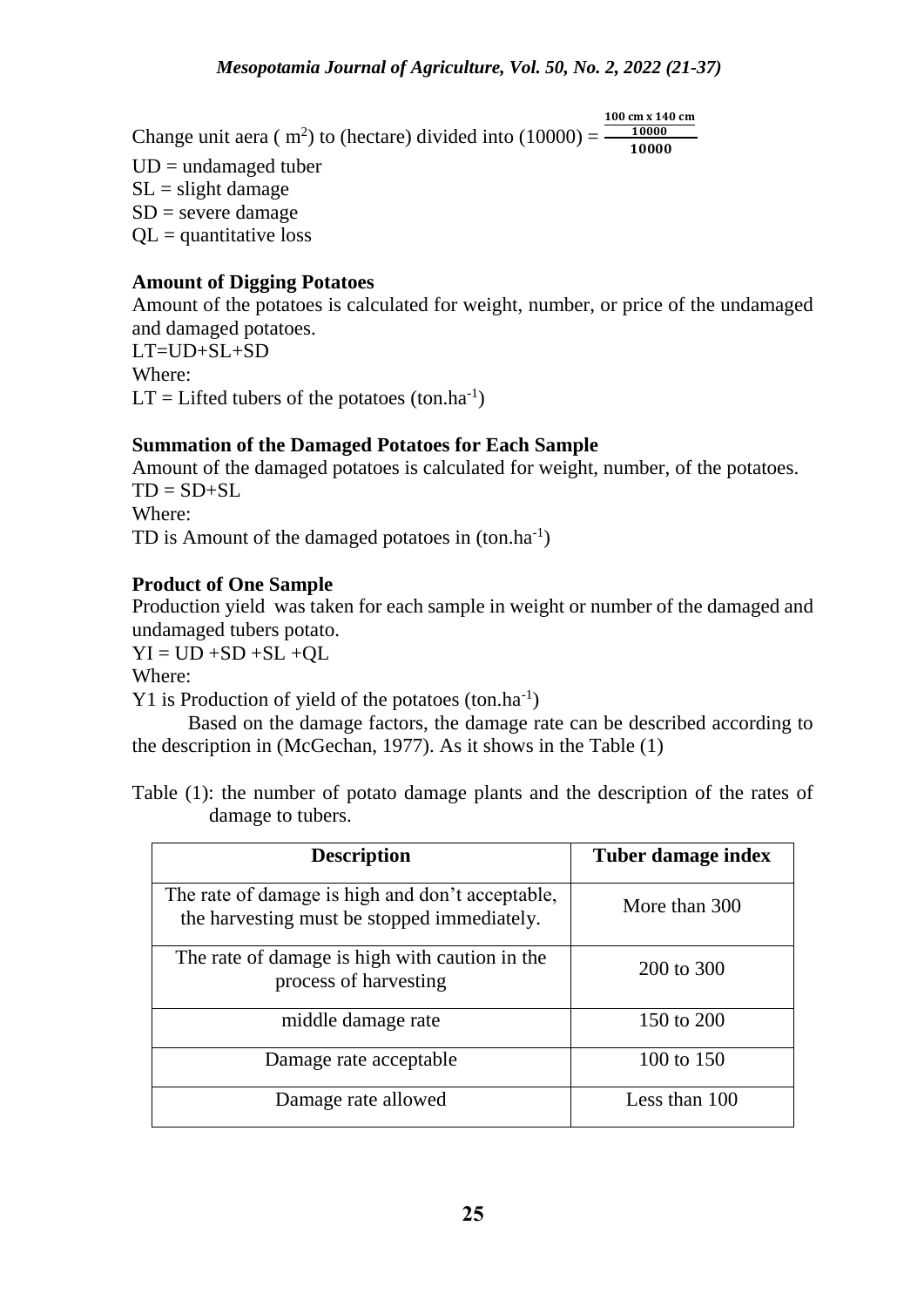## **RESULT AND DISCUSSION**

## **Effect of lift angle of potato digger in studied characteristics:**

It is clear from the table of variance analysis Table 2. That there are significant differences in the all studied characters due to the influence of a digger's angle factor, as follows:

### **Undamaged tubers**

The data in Table 2 indicate that the first angle (18°) had better significant results for this trait compared to the second angle(22°), which recorded the highest percentage of undamaged tubers 72.48% weight of potatoes (ton) per area (hectare) which is the symbol of  $(\text{ton.} \text{ ha}^{-1})$  and the number of tubers potato 72.76% number of tubers per aera (hectare) which is the symbol of  $(tubers.ha^{-1})$ , While the second angle  $(22^{\circ})$  gave the lowest percentage of undamaged tubers by  $(71.84\%$  ton.ha<sup>-1</sup>) and number of tubers of  $(71.89\%$  tubers.h<sup>-1</sup>). A weight difference between the highest rate and the lowest rate was  $(1.36\% \text{ ton. ha}^{-1})$  and number of tubers difference was  $(0.87\%$ tubers.ha<sup>-1</sup>). Increasing the blade angle of the tubers from  $18^0$  to  $22^0$  leads to an increase in the depth of the soil and thus raises a larger amount of soil that acts as a protective cushion for the tubers from collisions with each other and reduces the mechanical impact of the machine parts on the tubers, this is what by (EI-Khateeb, Marey, & Sayed-Ahmed, 2006).

#### **Sever damage tubers**

It is evident from Table 2 that the second angle  $(22^{\circ})$  achieved significantly the best results for these characteristic compared to the first angle  $(18<sup>o</sup>)$ , as the lowest percentage of scratched tubers was recorded at the second angle $(22^{\circ})$ , reached 0.96%  $(ton. ha<sup>-1</sup>)$  and number of tubers 1.71% tubers/ hectare. While the first angle  $(18<sup>o</sup>)$ recorded the highest percentage of severe damaged tubers a weight of 1.66% (ton. ha-<sup>1</sup>), number of tubers 2.95% (tuber.ha<sup>-1</sup>) a difference in weight less by 0.70% (ton. ha<sup>-1</sup>) <sup>1</sup>), number of tubers 1.24 % (tubers.ha<sup>-1</sup>). when using angle (18<sup>o</sup>) to the machine. It decreases digging depth and decrease soil lifting, here-upon tubers contact with part of the machine increases and severe damage increases. These result consistent with result from (Itodo & Daudu, 2013).

## **Slight damage tubers**

The influence of blade angle on the slight damage tubers was shown in the Table 2, that the second angle  $(22^{\circ})$  achieved significantly the best results for these characteristic compared to the first angle  $(18<sup>o</sup>)$ , as the lowest percentage of slight damage tubers was recorded at the second angle( $22^{\circ}$ ), reached ( $9.15\%$  ton.ha<sup>-1</sup>) and number of tubers  $(6.68\%$  tubers.ha<sup>-1</sup>). So the first angle  $(18<sup>o</sup>)$  recorded the highest percentage of slight damage tubers, the weight of  $(15.98\%$  ton. ha<sup>-1</sup>), number of tubers potato (tubers.ha<sup>-1</sup>), a difference in weight less by  $(6.83\% \text{ ton.ha}^{-1})$ , number of tubers  $(2.73 \%$  tubers.ha<sup>-1</sup>). when using angle  $(22^{\circ})$  to the machine. It increases digging depth and increase soil lifting, her-upon tubers reduced contact with part of the machine (share, conveyer chain) and slight damage decreases. These results are in agreement with (Itodo & Daudu, 2013).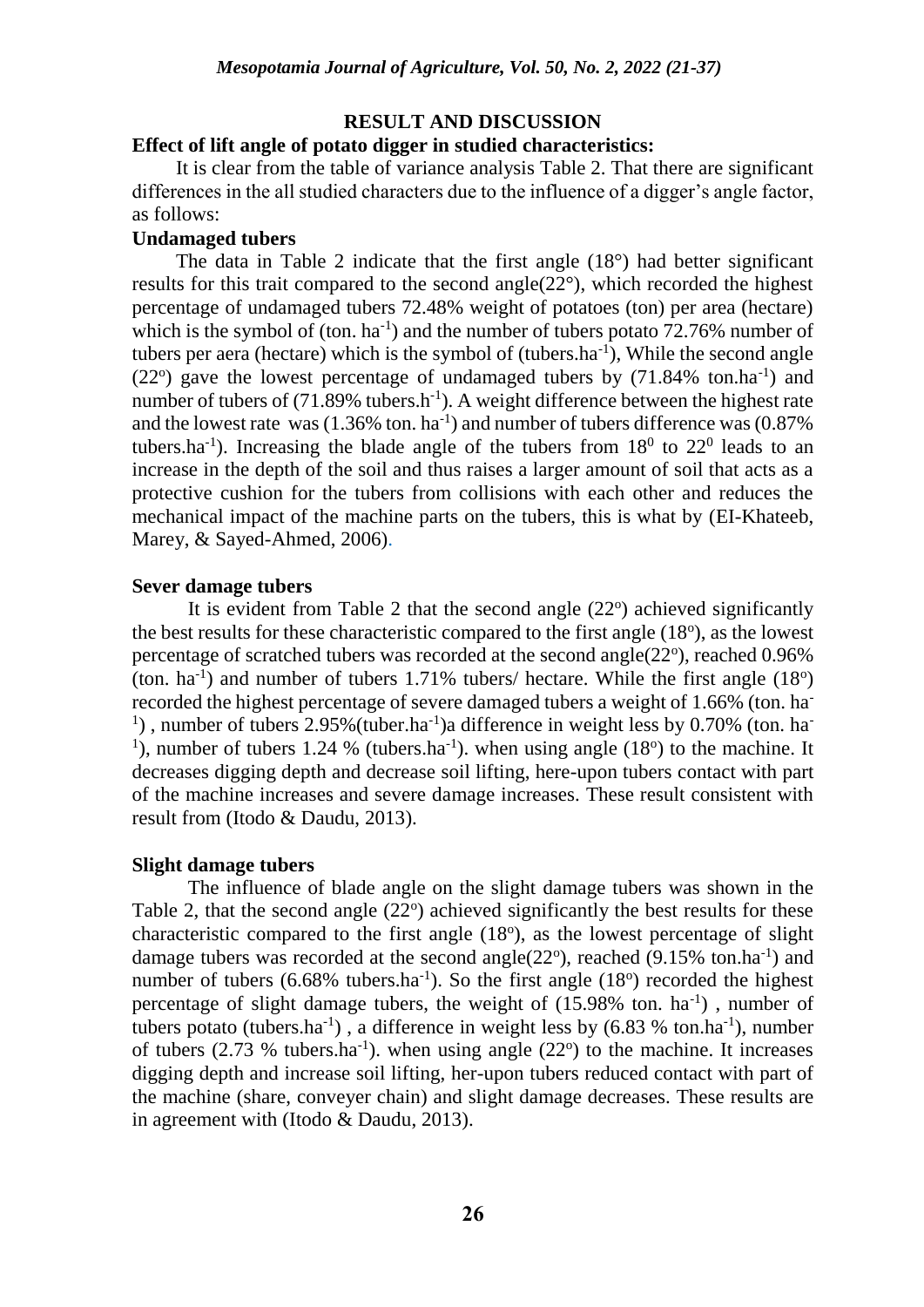#### **Lifted tubers**

It is clear from Table 2 that the first angle  $(18<sup>o</sup>)$  achieved significantly the best results for these characteristic compared to the second angle  $(22^{\circ})$ , as the highest percentage of lifted tubers was recorded by using the first angle $(18<sup>o</sup>)$  by  $(90.13%$  ton. ha<sup>-1</sup>) and number of tubers  $(85.13\%$  tubers.ha<sup>-1</sup>). The angle  $(22^{\circ})$  recorded the lowest percentage of lifted tubers of potato the weight of potatoes  $(81.96\%$  ton. ha<sup>-1</sup>) number of tubers potato (80.29% tuber. ha<sup>-1</sup>), a difference in weight of potato less by  $(8.17\%)$ ton.ha<sup>-1</sup>), number of tubers potato (4.84 % tubers.ha<sup>-1</sup>). Increasing the angle of raising the tubers accompanied by lifting a greater amount of soil may sometimes lead to the displacement of some tubers without raising them (Hyde, Thornton, & Woodruff, 1983).

## **Digging depth**

The data in Table 2 indicate that applying the second blade angle  $(22^{\circ})$  achieved better morale the results for this character compared to the first blade angle  $(18<sup>o</sup>)$  by recording the highest percentage of digging depth of soil by 30.44cm. When using angle (18°) in the share of potato digger equipment the lowest deep digging rate was created, which was 28.55cm. A difference between the highest deep digging rate and the lowest deep digging rate which was 1.89cm. Because the slope penetration share of equipment at angle  $(22^{\circ})$  is higher than the angle  $(18^{\circ})$ , here-upon digger depth of angle  $(22^{\circ})$  is better than angle  $(18^{\circ})$ . These result consistent with result of (Ibrahim, Amin, & Farag, 2008).

# **Fuel consumption**

Table 2 shows that when the first blade angle  $(18^{\circ})$  was used, the lowest percentage of fuel consumption was recorded by 38.33 litter per aera (hectare) which is the symbol of  $(L. \text{ ha}^{-1})$  compared to applying the blade angle  $(22^{\circ}$  which in turn gave the highest percentage of fuel consumption by  $39$  (L. ha<sup>-1</sup>). The difference between the highest rate and the lowest rate of fuel consumed is  $0.67$  (L. ha<sup>-1</sup>). When the increases angle from  $(18<sup>0</sup>)$  to  $(22<sup>0</sup>)$  at the time increases the deep digging from (28.55 cm) to (30.44cm),here-upon the soil resistance increases and it needed more power because the rate of fuel consumption changes. These results are in agreement with (Alsharifi, Aljibouri, & Taher, 2019).

#### **Damage index**

It is clear from Table 2 that the second angle  $(22^{\circ})$  achieved the best results for this characteristic compared to the angle  $(18<sup>o</sup>)$ , the highest value of the tuber damage index was recorded at the first angle  $(18<sup>o</sup>)$ , and it amounted to  $124.52\%$ . While the second angle (22°) recorded the lowest value of the tuber damage index, which amounted 79.22. It is inferred from Table 1 that the damage rate of the tubers at the first angle  $(18<sup>o</sup>)$  was within the limits of the acceptable damage rate  $(100-150)$ , while the damage rate of the tubers at the second angle  $(22^{\circ})$  was within the limits of the permissible damage rate (less than 100). The reason for the decrease of this characteristic at the second corner and its height at the first corner may be due to the vocabulary constituting this trait and the reasons that the sound tubers were exposed to, severely damaged tubers, slight damage and severely scratched tubers, which combined affected the yield (McGechan, 1977).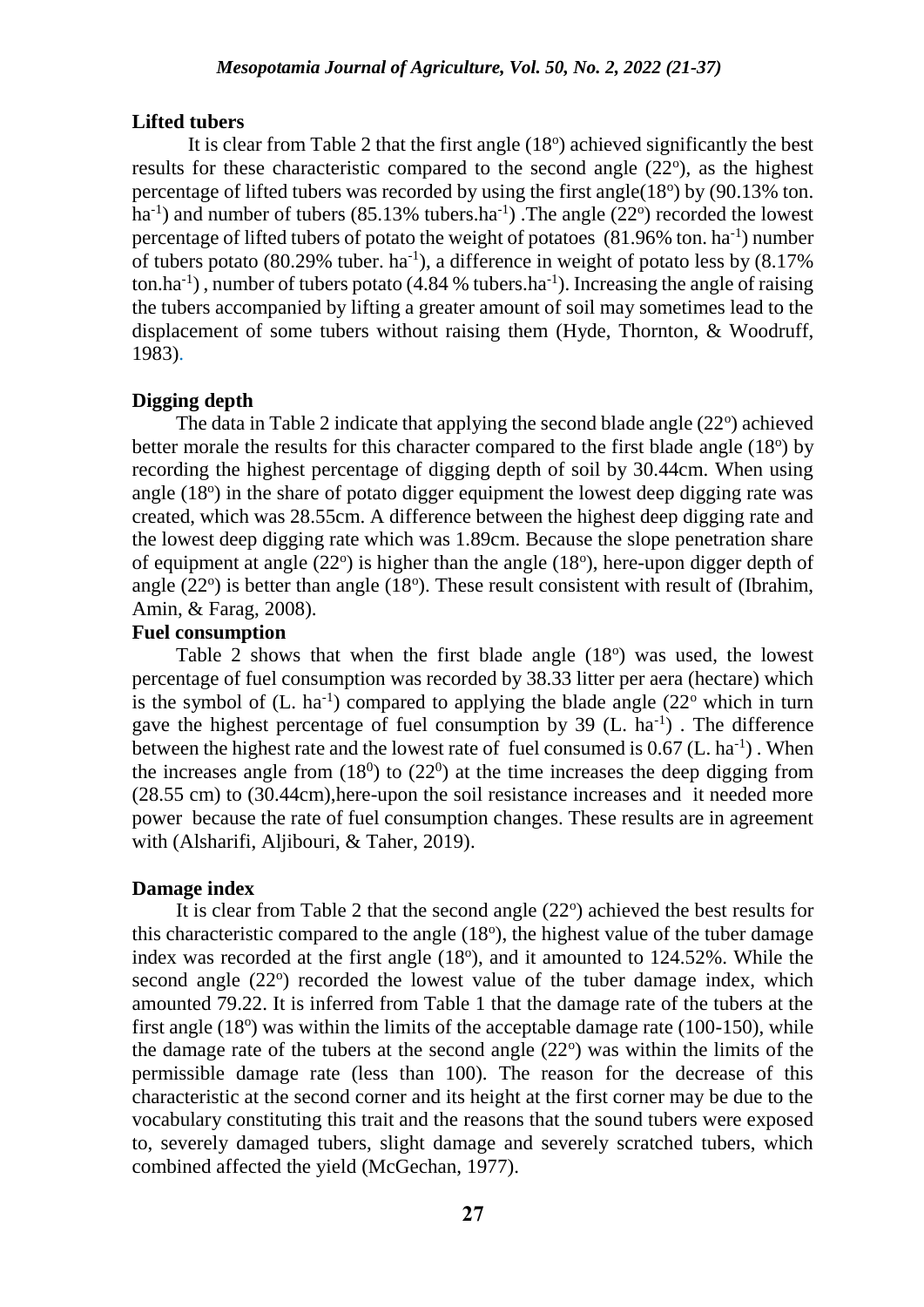## **The effect of the Tractor Forwarding speed on the studied characters:**

It is clear from the table of variance analysis Table 3. That there are significant differences in the all studied characters due to the influence of a speed factor, as follows:

# **Undamaged tubers**

As illustrated in Table 3 that the first speed 2.6 K.  $h^{-1}$  achieved better morale the results for this trait compared to the highest forward speed  $4.36$  Km.h<sup>-1</sup>, as they scored the highest percentage of un-damaged tubers with amount of (73.79% ton. ha-<sup>1</sup>) and number of tubers 74.83% tuber. Hectare<sup>-1</sup> Although it did not significantly outperform the results of the second speed which achieved 73.09% and 74.16% for the percentage of undamaged tubers and the number of tubers, respectively, which in turn also significantly superior the results of the third speed  $4.36$  Km. h<sup>-1</sup> by  $69.60\%$ ton/ hectare for the lowest percentage of undamaged tubers and (67.97% tubers. ha-<sup>1</sup>) for number of tubers. The percentage of weight difference between the first and third speed was  $(4.19\% \text{ ton.} \text{ ha}^{-1})$  and  $(6.86\% \text{ tubers.} \text{ha}^{-1})$  for number of tubers. The percentage of undamaged tubers increases with the increases of speeds (2.6,3.51 and 4.36 Km.hr-1 ), as the speed of the sifting chains increases, and thus the speed of the passage of tubers and soil increases with the increase in the flow of tubers and soil on the transmitting chain thus reducing the period of contact of tubers with sifting chain, which may help protect tubers from damage (Abdel et al. 2002 cited by Morad et al. 2015).

|                       | <b>Studied characteristics</b> |                                  |                                 |                        |                              |                              |                                 |                              |  |
|-----------------------|--------------------------------|----------------------------------|---------------------------------|------------------------|------------------------------|------------------------------|---------------------------------|------------------------------|--|
| Digge<br>r's<br>angle | Character<br>S<br>unit %       | Undamag<br>e<br>tubers<br>$UD\%$ | Severe<br>Dama<br>ge<br>$SD\%*$ | slight<br>Damag<br>SL% | Lifted<br>Tubers<br>$(L.T\%$ | diggin<br>g<br>depth<br>(cm) | Fuel<br>consump<br>$L.ha^{-1*}$ | damage<br>index<br>d.i % $*$ |  |
| 18                    | Weight<br>$(Ton.ha^{-1})$      | 72.48 a                          | 1.66a                           | 15.98 a                | 90.13<br>a                   | 28.55<br>b                   | 38.33 b                         | 124.52a                      |  |
|                       | No of<br>tubers.ha $^{-1}$     | 72.76 a                          | 2.956<br>a                      | 9.41 a                 | 85.13<br>a                   |                              |                                 |                              |  |
| 22                    | Weight<br>$(Ton.ha^{-1})$      | 71.84 a                          | 0.96a                           | 9.15 <sub>b</sub>      | 81.96<br>$\mathbf b$         | 30.44                        | 39.00 a                         | 79.22b                       |  |
|                       | No of<br>tubers. $ha^{-1}$     | 71.89 a                          | 1.71 <sub>b</sub>               | 6.68 <sub>b</sub>      | 80.29<br>$\mathbf b$         | a                            |                                 |                              |  |

Table (2): Effect lift angle of potato digger in studied characteristics.

\* Least is the best

-Different letters on the means, there are a significantly difference between them. By using Duncan's test to the level (0.05)

# **Severe damaged tubers**

It is clear from Table 3 that the first speed 2.6 Km.hr<sup>-1</sup> achieved significantly the best results for this characteristic compared to other speeds, as the third speed 4.36 Km. h<sup>-1</sup> recorded the highest percentage of scratched tubers reached (2.36% ton. ha<sup>-1</sup>) and number of tubers (2.93% tubers.ha<sup>-1</sup>) While the first speed 2.6 Km.h<sup>-1</sup>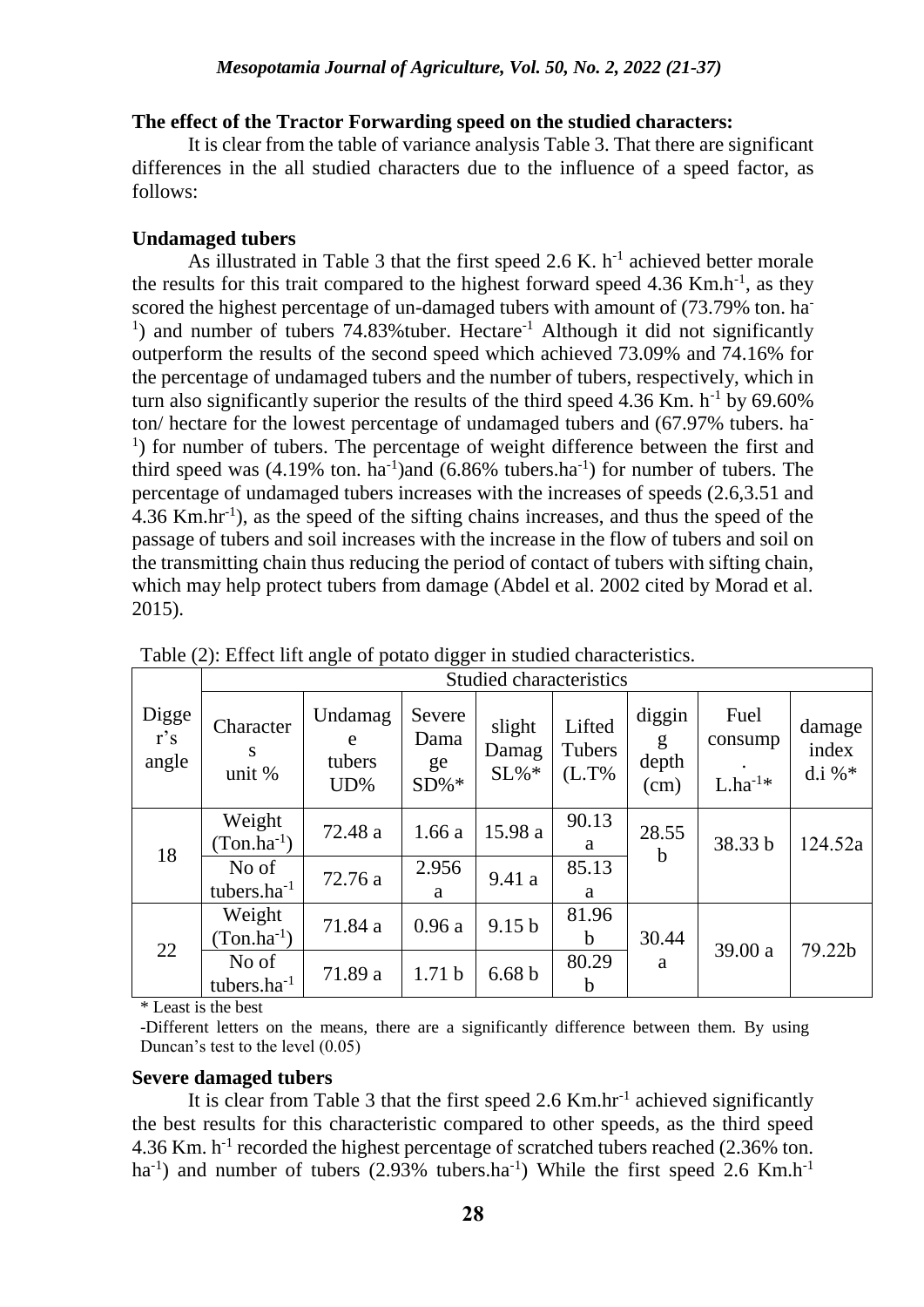recorded the lowest percentage of severe damaged tubers, a weight of potatoes  $(0.29\%$  ton. ha<sup>-1</sup>), and a number of tubers potato  $(0.45\%$  tuber.ha<sup>-1</sup>). The difference between the highest rate and the lowest rate of achievement is weight of potatoes was  $(2.07 %$  ton. ha<sup>-1</sup>) and number of tubers of  $(2.48 %$  tubers.ha<sup>-1</sup>) The reason for this differences between the mean of results for the characteristic is that the proportional relationship between the percentage of the severe damage tubers and the forward speed of the tractor is significantly, as the increase in forward speed reduces the depth of digging and the shearing process at cutting depths more than required due to increased soil resistance, thus effecting on cutting, scratching and shearing the tuber, which man increasing the percentage of scratched tubers significantly, and this is consistent with (Arafa, 2019).

# **Slight damaged tubers**

As illustrated in Table 3 that the first speed  $(2.60 \text{ Km.} \text{ h}^{-1})$  achieved significantly the best results for this characteristic by recording the lowest percentage of the slight damage tubers weight (10.34 % ton. ha<sup>-1</sup>), number of tuber (6.25 % tubers. ha<sup>-1</sup>) compared to the third speed  $(4.36 \text{ Km. h}^{-1})$  with a difference in weight of  $(4.65 \% \text{ ton.})$  $ha^{-1}$ ) and number of tubers (4.20% tubers.  $ha^{-1}$ ). As it is noted from the same table, that the results of the first speed  $(2.60 \text{ Km. h}^{-1})$  did not reach the level of significance with what was obtained from the second speed  $(3.51 \text{ Km. h}^{-1})$ , which in turn differed significantly with the results of the third speed in this characteristic. While the highest percentage of the slight damage tubers was recorded at the third speed 4.36, which reached a weight of potatoes (14.99 % ton. ha<sup>-1</sup>) and number of tubers potato (10.45 % tubers.ha-1 ) The reason for the decrease in the percentage of this characteristic with the increases of forward speed may be is due to the proportional relationship between the percentages of the slight damage tubers with the front speed of the tractor. As the high forward speed of the tractor decreases the digging depth, thus the soil rising to the chain carrier will be little and the earthen cushion that protects the tubers from scratching during the transmission of tubers on the surface of the chain are few. Also, the forward speed increase it will lead to an increase in the speed of the chain conveyor and an increase in the speed of the vertical vibrations of the chain, which helps to shake off soil over the chain carrier in a shorter time, and these results agree with the results obtained by (Arafa, 2019).

#### **Lifting tubers**

As illustrated in Table 3 the third speed 4.36 significantly achieved the best results for this characteristic compared to in the other speeds, the highest percentage of lifting tubers was recorded at the third speed,  $(4.36$  Km.  $h^{-1}$ ) and reached a weight of potatoes (86.96 % ton. ha<sup>-1</sup>), and number of tubers (82.36 % tubers. ha<sup>-1</sup>). while the first forward speed  $(2.6 \text{ Km. h}^{-1})$  results the lowest percentage of lifting tubers reached a weight of  $(84.42\% \text{ ton.} \text{ ha}^{-1})$  and number of tubers  $(81.54\% \text{ tubers.} \text{ ha}^{-1})$ . The weight difference was  $(2.54\% \text{ ton.} \text{ ha}^{-1})$  and number of tubers was  $(0.82\% \text{ tuber.})$ ha<sup>-1</sup>). The explanation of the decrease in the lifting tubers ratio was at the first speed  $(2.6$ Km. h<sup>-1</sup>) and then its gradual increase to the second speed  $(3.51$ Km. h<sup>-1</sup>) and then the third speed  $(2.6 \text{Km} \cdot \text{h}^{-1})$  is due to the fact that the relationship is direct between the lifting of tubers and the ground speed of the tractor. Increasing the ground speed of the digging process will increase the resistance of the soil to the uprooting during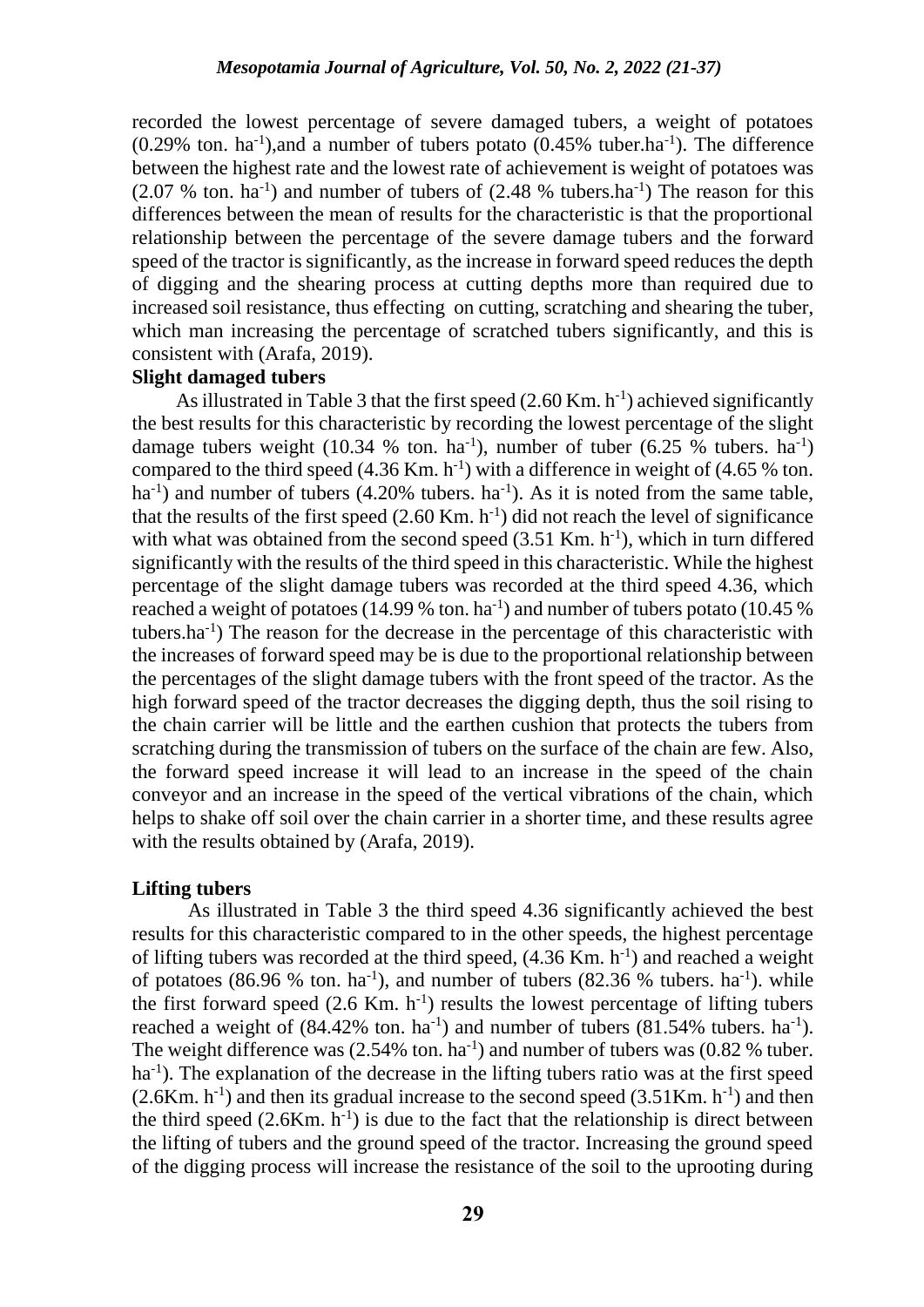operation, which will affect it and lead to its entry into the tuber spreading area, which increases the lifting of the tuber, These results are in agreement with.(Kalinin et al., 2021).

# **Digging depth**

The data in Table 3 Show that using the first speed  $(2.6$  Km. h<sup>-1</sup>) achieved the better results for this character compared to other speeds, as they scored the highest percentage of digging depth soil 33.58cm. While when the third speed (4.36 Km. h-<sup>1</sup>) applying, the lowest percentage of digging depth was resulted by 25.25cm. A difference of digging depth between the deepest and the least depth of achievement is 8.33 cm. This may be due to a high percentage of digging depth at the first speed 2.6 and a decrease at the second speed 3.51, then the third speed 4.36 until the inverse relationship between the ground speed and digging depth. These results are in agreement with (Issa et al., 2020).

# **Fuel consumption**

Based on the averages obtained from ANOVA analysis which shown in Table 3, the first speed (2.6 Km.hr<sup>-1</sup>) significantly achieved the best results for this characteristic compared to in the other speeds, the lowest percentage of fuel consumption was resulted from using the first speed  $(2.6 \text{ Km.h}^{-1})$  reached to 33 litter per hectare which is the shortened  $(L.ha^{-1})$ . while by applying the third speed 4.36 Km.  $h^{-1}$ , the highest percentage of fuel was spent by  $(43.50 \, \text{L} \cdot \text{ha}^{-1})$ . The fuel consumption difference was  $(10.50$  L. ha<sup>-1</sup>). The explanation of the increase in the fuel consumption ratio at the first speed 2.6 and then its gradual increase to the second speed 3.51 and then the third speed 4.36 is due to the fact that with an increase in the forward speed of the machine, the amount of resistance of the soil facing it increases, and therefore more fuel is spent to overcome that resistance. This is consistent with what was stated (Alsharifi et al., 2019) that by increasing the forward speed of the tuber extraction process, the fuel consumption increased.

# **Damage index**

It is clear from Table 3 that applying the first forward speed 2.60 Km.  $h^{-1}$ achieved the best results for this characteristic compared to other forward speeds, the highest value of the tuber damage index was resulted from using the third forward speed which amounted 123.31. When the first forward speed  $(2.60 \text{ Km. h}^{-1})$  was applied, the lowest value of the tuber damage index scored 82.17. It is inferred from Table 1 that the damage rate of the tubers at the third speed was within the limits of the acceptable damage rate (150-100), in material method, while the damage rate of the tubers at the first and second speed was within the limits of the permissible damage rate (less than 100). The reason for the decrease in this characteristic at the first speed and its rise at the second speed and then the third speed may be due to the components of this trait in terms of undamaged tubers, slightly scratched tubers and those that are severely damaged and all influences related to lifting conditions. This is consistent with findings(McGechan, 1977).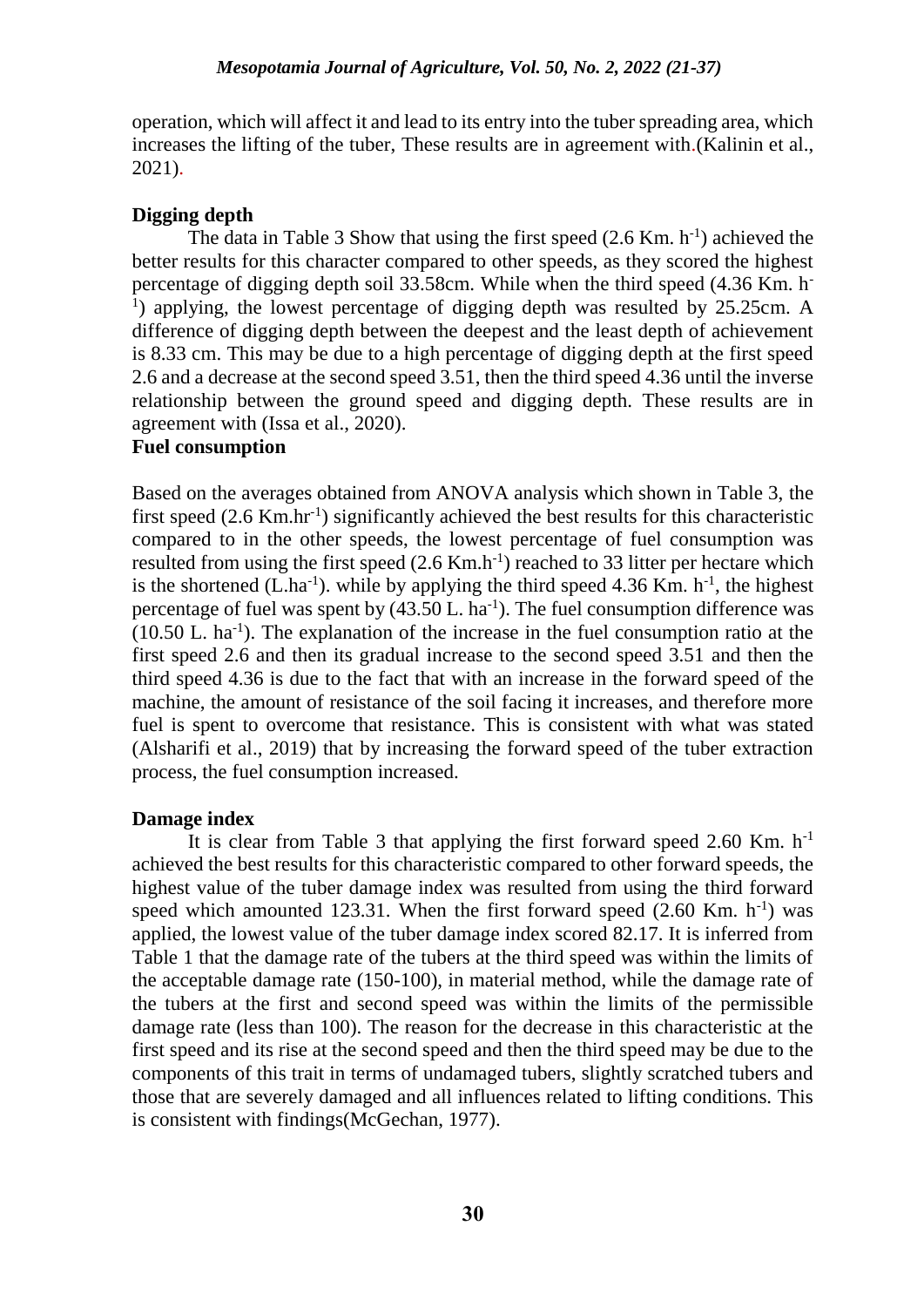### **Effect of interaction between digging angle and forward speed:**

It is clear from the analysis of variance Table 4 that there are significant differences for some of the studied characters when this interference affects them, as follows:

## **Undamaged tubers**

Table 4 shows influence of digging angle and tractor forward speed interaction on the undamaged tubers percentage. The highest percentage of undamaged tubers was resulted from applying the treatment of the first blade angle (18°) and the first speed  $(2.6$  Km. h<sup>-1</sup>) which reached a weight of potatoes  $(74.53\%$  ton. ha<sup>-1</sup>), and number of tubers potato  $(75.91\%$  tubers. ha<sup>-1</sup>). While the lowest percentage of undamaged tubers was recorded from using the second blade angle  $(22^{\circ})$  with third speed  $(4.36$  Km. h<sup>-1</sup>), which reached a weight of  $(69.11\%$ ton. ha<sup>-1</sup>) and number of tubers by  $(65.97\% \text{ tubers.ha}^{-1})$ .

The difference in weight and number of tubers potato were  $(5.44 \% \text{ ton.} \text{ ha}^{-1})$ and (9.94 % tubers. ha<sup>-1</sup>). The data in Table 4 indicate that the first blade angle  $(18^{\circ})$ with the three studied speeds  $(2.6, 3.51$  and  $4.36$  Km.h<sup>-1</sup>) recorded the best results for the undamaged tubers by  $(70.10 \text{ %}, 73.80\text{ %})$  and  $74,53 \text{ %}$  ton. ha<sup>-1</sup>), and number of tubers of  $(69.97 \%, 75.91 \%$  and 76.38% tubers. ha<sup>-1</sup>). While the second angle  $(22^{\circ})$ with the three speeds  $(2.6, 3.51$  and  $4.36$  Km.h<sup>-1</sup>) gave undamaged tubers  $(69.11\%$ , 72.37% and 73.05 % ton.  $\text{ha}^{-1}$ ), and number of tubers was (69.97 %, 71.94% and 73.76 % tubers. ha<sup>-1</sup>). The using angle of  $(22^{\circ})$  in this machine lead to work deeper

|                      | Studied characteristics     |                                   |                            |                         |                             |                          |                             |                              |  |
|----------------------|-----------------------------|-----------------------------------|----------------------------|-------------------------|-----------------------------|--------------------------|-----------------------------|------------------------------|--|
| Forwar<br>d<br>Speed | <b>Characters</b><br>unit % | Undamag<br>ed<br>tubers<br>$UD\%$ | Severe<br>Damage<br>$SD%*$ | slight<br>Damage<br>SL% | Lifted<br>Tubers<br>$L.T\%$ | digging<br>depth<br>(cm) | Fuel<br>consump.<br>$L/ha*$ | damage<br>index<br>d.i % $*$ |  |
| 2.6                  | Weight<br>$(Ton.ha^{-1})$   | 73.79 a                           | 0.29c                      | 10.34 <sub>b</sub>      | 84.42 b                     | 33.58 a                  | 3300 c                      | 82.17 b                      |  |
|                      | No of<br>tubers. $ha^{-1}$  | 74.83 a                           | 0.45 <sub>b</sub>          | 6.25 <sub>b</sub>       | 81.54 a                     |                          |                             |                              |  |
| 3.51                 | Weight<br>$(Ton.ha^{-1})$   | 73.09 a                           | 1.29 <sub>b</sub>          | 12.36 b                 | 86.75 a                     | 29.66 b                  | 39.50 b                     | 100.13 b                     |  |
|                      | No of<br>tubers. $ha^{-1}$  | 74.16 a                           | 2.61a                      | 7.43 ab                 | 84.21 a                     |                          |                             |                              |  |
| 4.36                 | Weight<br>$(Ton.ha^{-1})$   | 69.60 b                           | 2.36a                      | 14.99 a                 | 86.96 a                     |                          |                             |                              |  |
|                      | No of<br>tubers.ha $^{-1}$  | 67.97 b                           | 3.93a                      | 10.45a                  | 82.36 a                     | 25.25 c                  | 43.50a                      | 123.31 a                     |  |

Table (3): Effect of forward speed in studied characteristics.

\*Least is the best

-Different letters on the means, there are a significantly difference between them. By using Duncan's test to the level $(0.05)$ 

in the soil and extracting a lot of soil which will protect the tubers from damages and cause increasing the value of undamaged qualitative loss, so decreases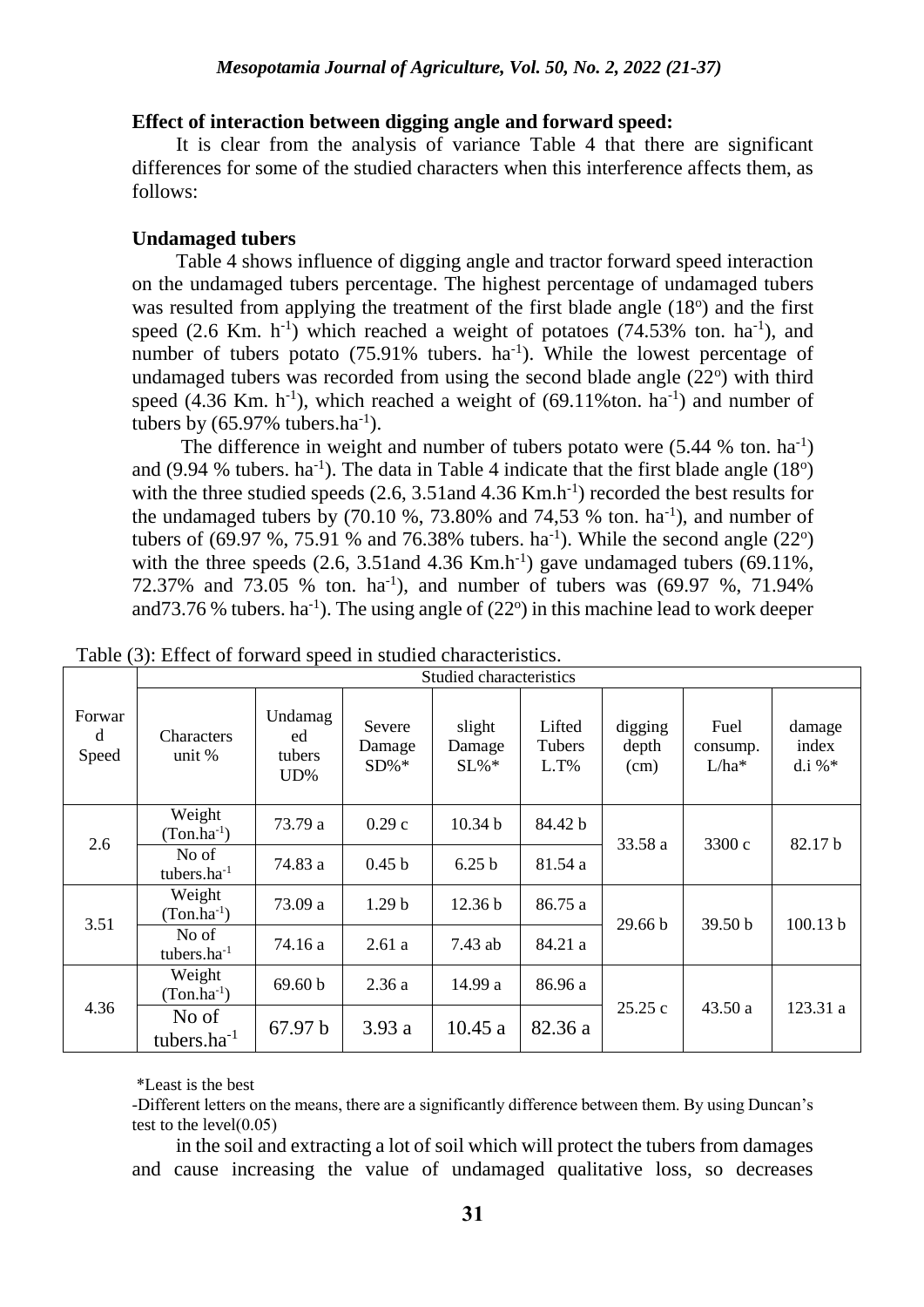undamaged tubers. In general, it can be observed that the percentage of undamaged tubers increases when the forward speed of the tractor decreases for both of blade angles (Rani *et al*., 2019).

# **Severe damaged tubers**

It is clear from the averages in Table 4 that there are significant differences for the interaction of the blade angle with the forward speed in the characteristic of severe damaged tubers. The highest percentage of severe damaged tubers was resulted from applying the first angle  $(18^{\circ})$  at the third forward speed  $(4.36 \text{ K.h}^{-1})$  which reached a weight was  $(2.87\% \text{ ton. ha}^{-1})$  and number of tubers  $(4.93\% \text{ tubers. ha}^{-1})$ . While the lowest percentage of sever damaged tubers was recorded in the second angle (22°) with first speed  $(2.6 \text{ Km. h}^{-1})$  that is equal to zero. The difference between the highest rate and lowest rate in weight of potatoes and number of tubers potatoes were (2.87 % ton. ha<sup>-1</sup> and 4.93 % tubers. ha<sup>-1</sup>). As shown in Table 4, the second angle  $(22^{\circ})$  with the three studied speeds  $(2.6, 3.51$  and  $4.36$  Km.h<sup>-1</sup>) recorded the best results for the severe damaged tubers when it gave  $(0.00\%, 1.03\%$  and  $1.84\%$  ton. ha<sup>-1</sup>) and number of tubers of  $(0.00\%$ , 2.19% and 2.94 % tubers. ha<sup>-1</sup>) While the first angle  $(18^{\circ})$  with the three forward speeds  $(2.6, 3.51$  and  $4.36$  Km.h<sup>-1</sup>) recorded severe damaged tubers of  $(0.58, 0.91, 0.155)$ % and  $(0.87, 0.91, 0.91)$  and number of tubers  $(0.90, 0.91, 0.31)$  and 4.93 % tubers. ha<sup>-1</sup>) Using blade angle  $(22^{\circ})$  increases digging depth and soil lifting, which lead to reduce the contact percentage with the parts of the potato digger, thus, severe damage will decrease. In general, it can be observed that the percentage of sever damaged tubers increases when the forward speed of the tractor increases for both of blade angles (Sharma & Verma, 1986).

# **Slight damaged tubers**

The influence of blade angle with speed of tractor on the slight damaged tubers shows in Table 4. The highest percentage of slight damaged tubers was recorded at the first angle  $(18^{\circ})$  of the third forward speed  $(4.36$  Km. h<sup>-1</sup>) reached a weight of potatoes  $(17.50\% \text{ ton.} \text{ha}^{-1})$  and number of tubers  $(12.96\% \text{ tubers.} \text{ha}^{-1})$ . While the lowest percentage of slight damaged tubers was recorded in the second angle (22°) at the first speed  $(2.6 \text{ Km. h}^{-1})$  which reached of  $(6.22\% \text{ ton. ha}^{-1})$  and number of tubers by  $(5.64\%$  tubers. ha<sup>-1</sup>). The difference in weight and tuber number was  $(11.28\%$  ton. ha<sup>-1</sup> and 4.54% tubers.ha<sup>-1</sup>). Also, Table 4. refers to the best results for slight damaged is obtained from using the second angle  $(22^{\circ})$  at any of the three forward speeds  $(2.6, 1.5)$ 3.51and 4.36 Km.h<sup>-1</sup>) were  $(6.22, 8, 8.76, 8, 10, 12.48, 10.6)$  ton. ha<sup>-1</sup>). So number of tubers potato (5.64 %, 6.46% and 7.95 % tubers. ha<sup>-1</sup>) The first blade angle (18<sup>o</sup>) with the three forward speeds  $(2.6, 3.51$  and  $4.36$  Km.h<sup>-1</sup>) gave weight of slight damaged of tubers potato  $(14.46 \text{ %}, 15.97\text{%}$  and  $17.50 \text{ %}$  ton. ha<sup>-1</sup>)and number of tubers of  $(6.86 \text{ %}, 8.40\% \text{ and } 12.96 \text{ %}$  tubers.  $ha^{-1}$ ). As it observed from Table (4), the percentage of sever damaged of tubers increases when the forward speed of the tractor increases with both of blade angle. thus, with the increasing of forward speeds the soil lifting and digging dept reduced , at the time that rotating conveyer chain increases mean increase the contact of tubers with each other and the equipment parts (Ibrahim et al., 2008).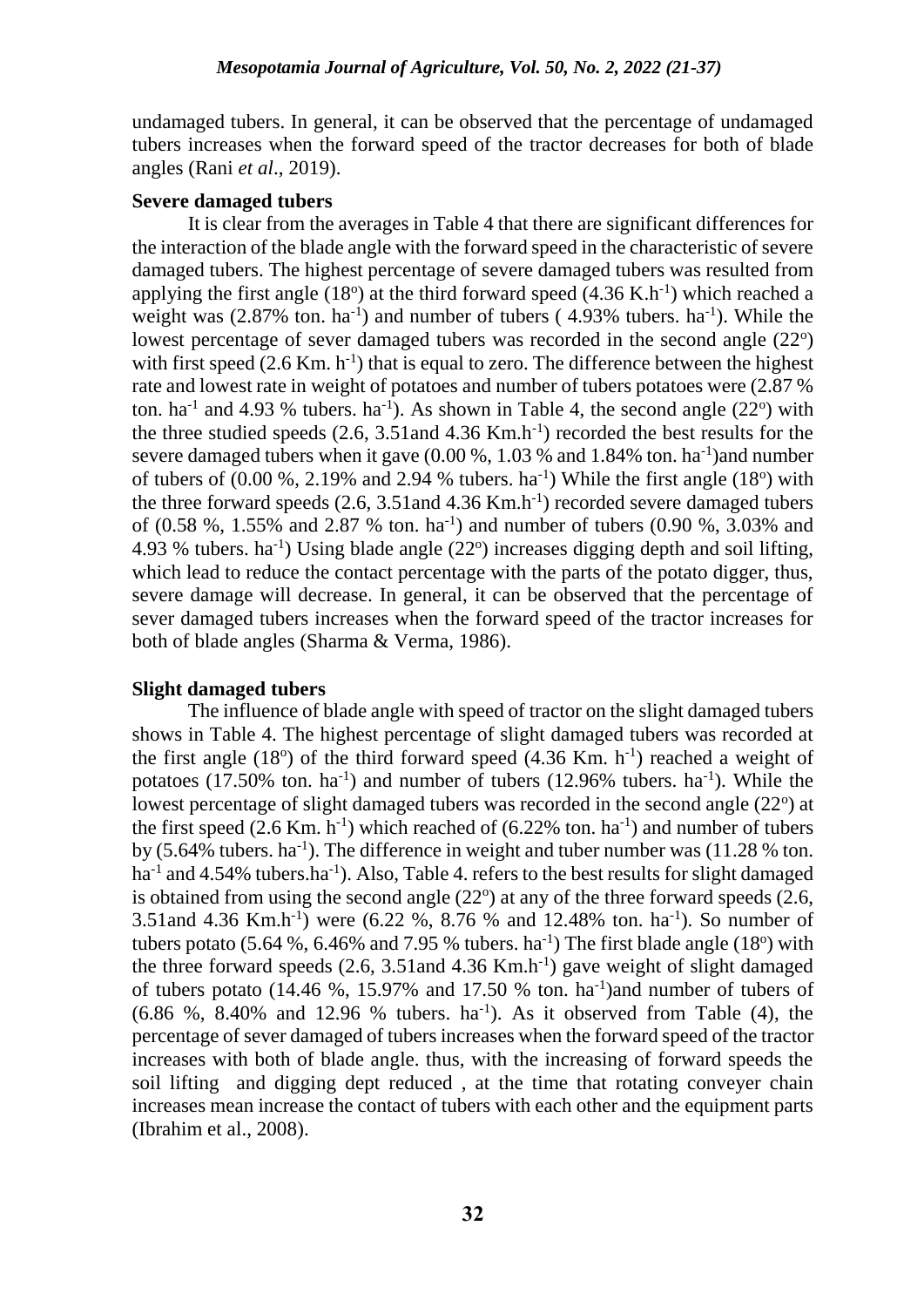## **Lifted tubers**

The effect of blade angles and forward speed of tractor on the lifted tubers is shown in Table 4. The highest percentage of lifted tubers was recorded at the first angle  $(18^{\circ})$  that used with the second forward speed  $(3.51 \text{ km} \cdot \text{h}^{-1})$  reached a weight of  $(91.33\%$  ton. ha<sup>-1</sup>) and number tubers  $(87.83\%$  tubers. ha<sup>-1</sup>). While the lowest percentage of lifted tubers was recorded in the second angle  $(22<sup>o</sup>)$  which applied with first forward speed  $(2.6 \text{ km} \cdot \text{h}^{-1})$  reached a weight of  $(79.27 \text{ % ton} \cdot \text{ha}^{-1})$  and number of tubers (79.40% tubers.  $ha^{-1}$ ). The difference between the highest rate and the lowest rate for weight of potatoes and number of tubers potato were  $(22.6 %$  ton. ha<sup>-1</sup>) and  $(8.43 %$  tubers. ha<sup>-1</sup>). As indicated in Table 4 the first blade angle  $(18°)$  recorded the best results for the lifted tubers were  $(91.33 \%, 89.57\%$  and  $90.48 \%$  ton. ha<sup>-1</sup>) and number of tubers of  $(87.83\%$ ,  $83.68\%$  and  $87.87\%$  tubers. ha<sup>-1</sup>) at forward speeds  $(2.6, 3.51$  and  $4.36$  Km.h<sup>-1</sup>). The second lift angle  $(22^{\circ})$  gave lifted tubers of  $(79.27\%$ , 82.17% and 83.44% ton. ha<sup>-1</sup>) and number of tubers of 79.40%, 80.60% and 76.86 % tubers. ha<sup>-1</sup>) at forward speeds  $(2.6, 3.51$  and  $4.36$  Km.h<sup>-1</sup>). It can be observed that the percentage of lifted tubers increases when the forward speed of the tractor decreases for both of blade angles (Issa et al., 2020).

# **Digging depth**

Table 4 shows the effect of blade angle of equipment and speed of tractor on the inter soil percentage. The highest percentage of digging depth was recorded at the second angle  $(22^{\circ})$  of the first speed  $(2.6 \text{ km. h}^{-1})$  reached a depth of 35 cm. While the lowest percentage of digging depth was recorded in the first angle  $(18<sup>o</sup>)$  with the third forward speed  $(4.51 \text{ km} \cdot \text{h}^{-1})$  reached a depth of 24.33 cm. The difference of deep digging rate between the highest rate and the lowest rate was 10.67 cm. The data in Table 4 indicate that the second angle  $(22^{\circ})$  with the three forward speeds  $(2.6, 1.5)$ 3.51and 4.36 Km.h-1 ) recorded the best results for the digging depth (26 ,30 and 35 cm), While the first blade angle (18°) with the three forward speeds (2.6, 3.51and  $4.36$  Km.h<sup>-1</sup>) gave digging depth of  $(24.33, 29.16)$  and  $32.16$ cm). It can be observed that the percentage of digging depth decreases, when forward speed increase. The increase of forward speed results in increasing the soil resistance toward the equipment operation. Thus, digging depth reduced with increase forward speed. These result consistent by result of (Issa et al., 2020).

### **Fuel consumption**

The influence of the interaction between the blade angle and tractor forward speed in the characteristic of fuel consumption as shown in Table 4. The highest percentage of fuel consumption was recorded at the second angle  $(22<sup>o</sup>)$  at the third forward speed  $(4.31 \text{ km} \cdot \text{h}^{-1})$  reached  $(44 \text{ L} \cdot \text{ha}^{-1})$ . While the lowest amount of fuel was spent in the first angles  $(18^{\circ})$  at the first speed  $(2.6 \text{ km. h}^{-1})$  that reached  $(33 \text{ L}$ . ha<sup>-1</sup>). The averages in Table 4 show that the first angle (18<sup>o</sup>) with three studied speeds (2.6, 3.51 and 4.36 Km.hr-1 ) recorded the best results for the fuel consumption were  $(43, 39 \text{ and } 33 \text{ L} \cdot \text{ha}^{-1})$  respectively. The third forward speed  $(2.6 \text{ km} \cdot \text{h}^{-1})$  recorded the best result for the fuel consumption, while fuel consumption in the second speed  $(3.51 \text{ km. h}^{-1})$  gave less fuel than the first speed  $(4.36 \text{ k. h}^{-1})$  for both blade angles. Since the tractor's forward speed and cutting depth are opposite with soil resistance,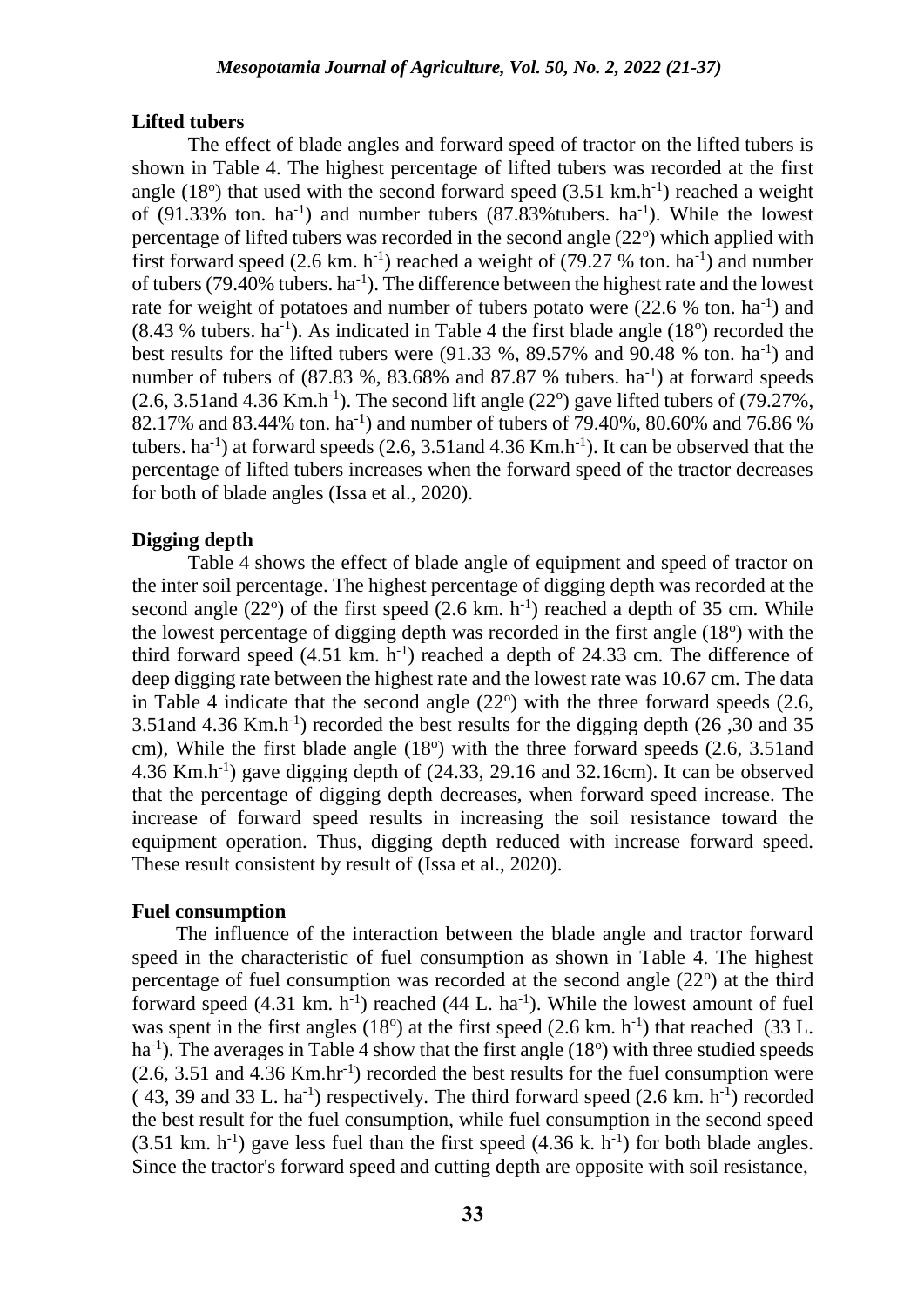|                       |                                | Studied characteristics         |                                   |                                |                              |                          |                        |                                   |                              |  |
|-----------------------|--------------------------------|---------------------------------|-----------------------------------|--------------------------------|------------------------------|--------------------------|------------------------|-----------------------------------|------------------------------|--|
| <b>Blade</b><br>angle | digger<br>speed<br>$Km h^{-1}$ | Characters<br>unit %            | $Un-$<br>damaged<br>tubers<br>UD% | Severe<br>Damag<br>e<br>$SD%*$ | slight<br>Damag<br>ed<br>SL% | Lifted<br>Tubers<br>L.T% | digging<br>depth<br>cm | Fuel<br>consump.<br>L. $ha^{-1*}$ | damage<br>index<br>d.i % $*$ |  |
|                       | 2.6                            | Weight<br>$(Ton.ha^{-1})$       | 74.53 a                           | 0.58 <sub>bc</sub>             | 14.46 ab                     | 89.57 a                  | 32.16 <sub>b</sub>     | 33.00 e                           | 109.67 b                     |  |
|                       |                                | No of tubers.ha                 | 75.91 a                           | $0.90$ cd                      | 6.86 <sub>b</sub>            | 83.68 ab                 |                        |                                   |                              |  |
| 18                    | 3.51                           | Weight<br>$(Ton.ha^{-1})$       | 73.80 ab                          | $1.55$ ab                      | 15.97 ab                     | 91.33 a                  | 29.16c                 | 39.00 d                           | 121.69 ab                    |  |
|                       |                                | No of tubers.ha<br>$\mathbf{1}$ | 76.38 a                           | 3.038 b                        | 8.40 ab                      | 87.83 a                  |                        |                                   |                              |  |
|                       | 4.36                           | Weight<br>$(Ton.ha^{-1})$       | 70.10 bc                          | 2.87 a                         | 17.50 a                      | 90.48a                   | 24.33 e                | 43.00 b                           | 142.22 a                     |  |
|                       |                                | No of tubers.ha                 | 69.97 a                           | 4.93 a                         | 12.96 a                      | 87.87 ab                 |                        |                                   |                              |  |
| 22                    | 2.6                            | Weight<br>$(Ton.ha^{-1})$       | 73.05 abc                         | 0.00c                          | 6.22 <sub>b</sub>            | 83.44 b                  | 35.00 a                | 34.00 e                           | 54.68 d                      |  |
|                       |                                | No of tubers.ha                 | 73.76 a                           | 0.00 <sub>d</sub>              | 5.64 b                       | 76.86b                   |                        |                                   |                              |  |
|                       | 3.51                           | Weight<br>$(Ton.ha^{-1})$       | 72.37 abc                         | $1.03$ bc                      | 8.76 b                       | 82.17 c                  | 30.16c                 | 40.00 d                           | 78.57 cd                     |  |
|                       |                                | No of tubers.ha                 | 71.94 ab                          | 2.19 <sub>bc</sub>             | 6.46 <sub>b</sub>            | 80.60 b                  |                        |                                   |                              |  |
|                       | 4.36                           | Weight<br>$(Ton.ha^{-1})$       | 69.11c                            | 1.84 ab                        | 12.48 b                      | 79.27d                   |                        | 44.00 b                           |                              |  |
|                       |                                | No of                           | 65.97                             | 2.94                           | 7.95                         | 79.40                    | 26.16d                 |                                   | 104.42 bc                    |  |
|                       |                                | tubers.ha <sup>-1</sup>         | ab                                | $\mathbf b$                    | ab                           | $\mathbf b$              |                        |                                   |                              |  |

Table (4): Effect of interaction between digging angle and forward speed.

\* Least is the best

Different letters on the means, there are a significantly difference between them. By using Duncan's test to the level (0.05)

and in order to overcome increased soil resistance, the tractor needs more fuel to operate at higher cutting speed and depth, and this is the case when the blade angle and forward speed gradually increase. These result such as result of (Embaby, 1985).

# **Damage index**

Table 4 illustrate the effect of the interaction of the blade angles with the forward speed in the characteristic of damage index of tubers. The lowest percentage of damage index of tubers was recorded at the second angle (22°) when the first forward speed was used  $(2.6 \text{ km. h}^{-1})$  that reached to 54.68%. While the highest percentage of damage index of tubers was recorded when the first angle  $(18<sup>o</sup>)$  and the third forward speed applied  $(4.36)$ km.  $h^{-1}$ ) that reached to 142.22%. It is inferred from Table 1 that the damage rate of the tubers at the second angle  $(22^{\circ})$  with forward speeds of  $(2.6 \text{ km. h}^{-1})$  and  $(3.51 \text{ km. h}^{-1})$ was within the limits of the permissible damage rate (less than 100). While the lift angle  $(22^{\circ})$  with the speed  $(4.36 \text{ km.hr}^{-1})$  and the angle  $(18^{\circ})$  with the three studied speeds was within the limits of the middle damage rate (100-150). These result consistent with result from (McGechan, 1977)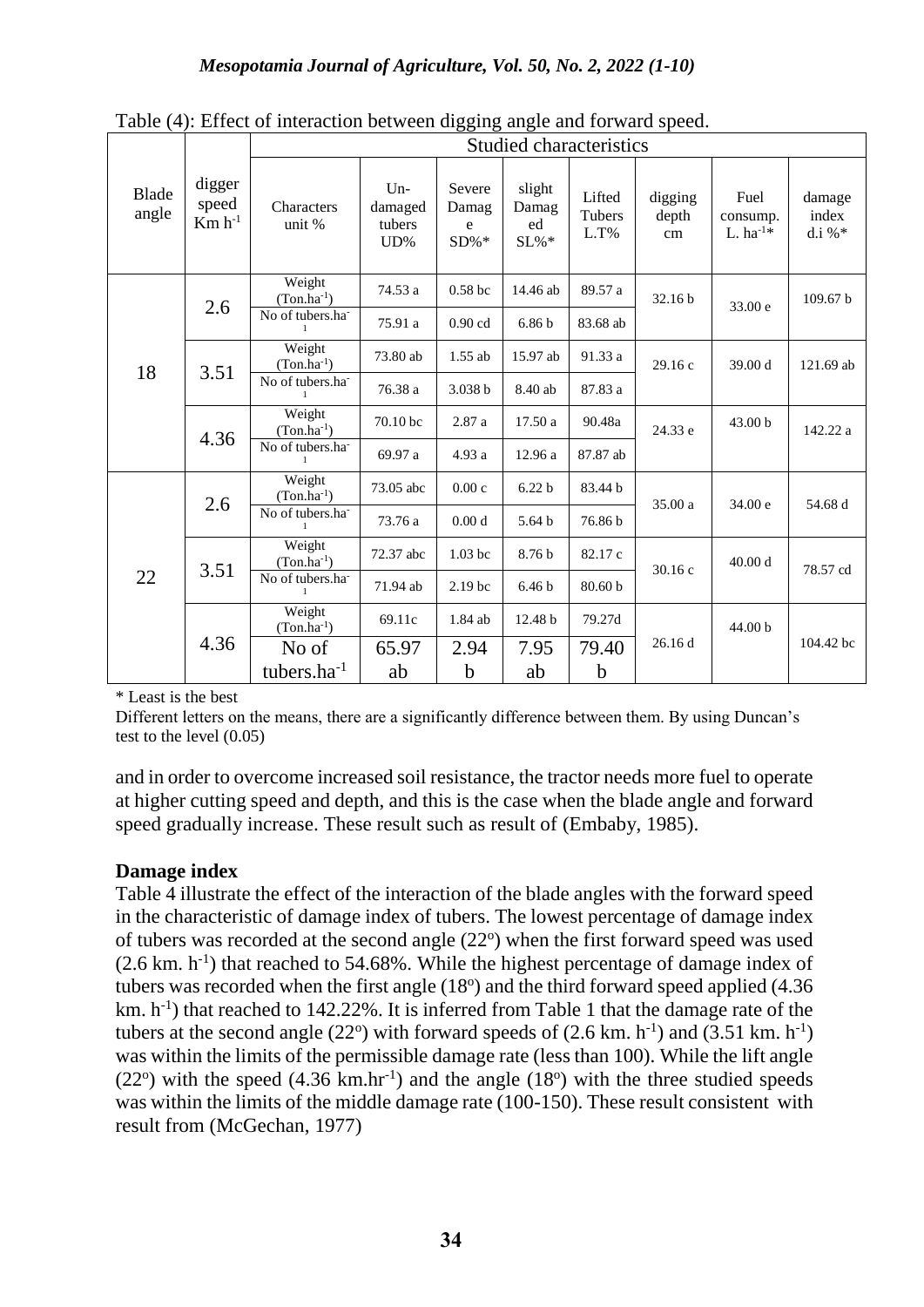#### **CONCLUSION**

- 1. Increasing the blade angle resulted lowest percentage values for all studied traits, namely, undamaged tubers, severe damage, slight damage, lifted tubers and damage index, while the digging depth and fuel consumption gave higher values
- 2. By increasing the forward speed, undamaged tubers, lifted tubers and digging depth were decreased, while the rest of the traits increased.
- 3. At each blade angle, as the forward speed increased, the values of severe damage, slight damage, fuel consumption and damage index increased, while other attributes decreased.

4.

#### **AKNOWLEDGEMENTS**

My thanks for the Mr. Ali Qader Maulud to the gave land and agricultural equipment for the project. So thank you very mach my dear friend Saiffadin H. Blbass for helping me get my data in the field. Special recognition goes to Assistant Professor Dr. Nariman Salah Ahmad for his distinguished and continuous efforts to make this thesis appear in its academic form.

#### **CONFLICT TO INTEREST**

Authors declare no conflict of interest regarding the publication of this study.

**تأثير زوايا السكين والسرعات األمامية لقالعة البطاطا االلية على استهالك الوقود واألضرار الميكانيكية للدرنات** ز يار برهان عبدهللا اركان محمد امين صديق <sup>1</sup> 2 فوزي فيض هللا خورشيد 3 قسم التقنات الحياتية وعلم المحاصيل الحقلية / كلية علوم الهندسة الزراعية / جامعة السليمانية / العراق 1,3 قسم المکائن واالالت الزراعية / کلية الزراعة والغابات / جامعة الموصل / العراق <sup>2</sup>

**الخالصة**

 نفذت هذه التجربة في موقع شامامك - أربيل بإقليم كردستان- العراق منتصف صيف 2021 بهدف تحديد تأثير زوايا السكين والسرعات الأمامية المختلفة لقالعة البطاطا الالية في استهلاك الوقود والأضرار الميكانيكية على الدرنات. تم تطبيق تصميم القطاعات العشوائية الكاملة بنظام القطع المنشقة، تم اختيار زاويتين  $\,$  لسكين رفع الدرنات وهما  $(18^0)$  و  $(22^0)$  كألواح رئيسية وثلاث سرعات أمامية  $2.6$  و  $3.51$  كم  $/$ ساعة كالواح شقية. كانت النتائج كالتالي: سجلت زاوية السكين البالغة  $(22^0)$  اقل قيم للنسب المئوية لجميع الصفات المدروسة وهي الدرنات غير التالفة والضرر الشديد والضرر الطفيف والدرنات المرفوعة ومعامل التلف باستثناء عمق القلع واستهالك الوقود حيث اعطت قيم اعلى من تلك التي تم الحصول عليها من زاوية السكين البالغة (22º). من خلال زيادة السرعة الأمامية، انخفضت الدرنات غير التالفة 69.11%، الدرنات المرفوعة %79.27وعمق القلع 26.16سم، بينما زادت قيم بقية الصفات. عند اي قيمة لزاوية الرفع، كلما زادت السرعة األمامية لآللة، زادت قيم الضرر الجسيم1.84 ,% ،%2.87 والضرر الطفيف ,%17.55 ،%12.48 واستهلاك الوقود 43 , 44 ليتر /هكتار ، ومؤشر الضرر 104 , 142، بينما انخفضت الصفات الأخرى. ا**لكلمات الدالة:** زوايا السكين، السرعات الأمامية، استهلاك الوقود، الأضرار الميكانيكية للدرنات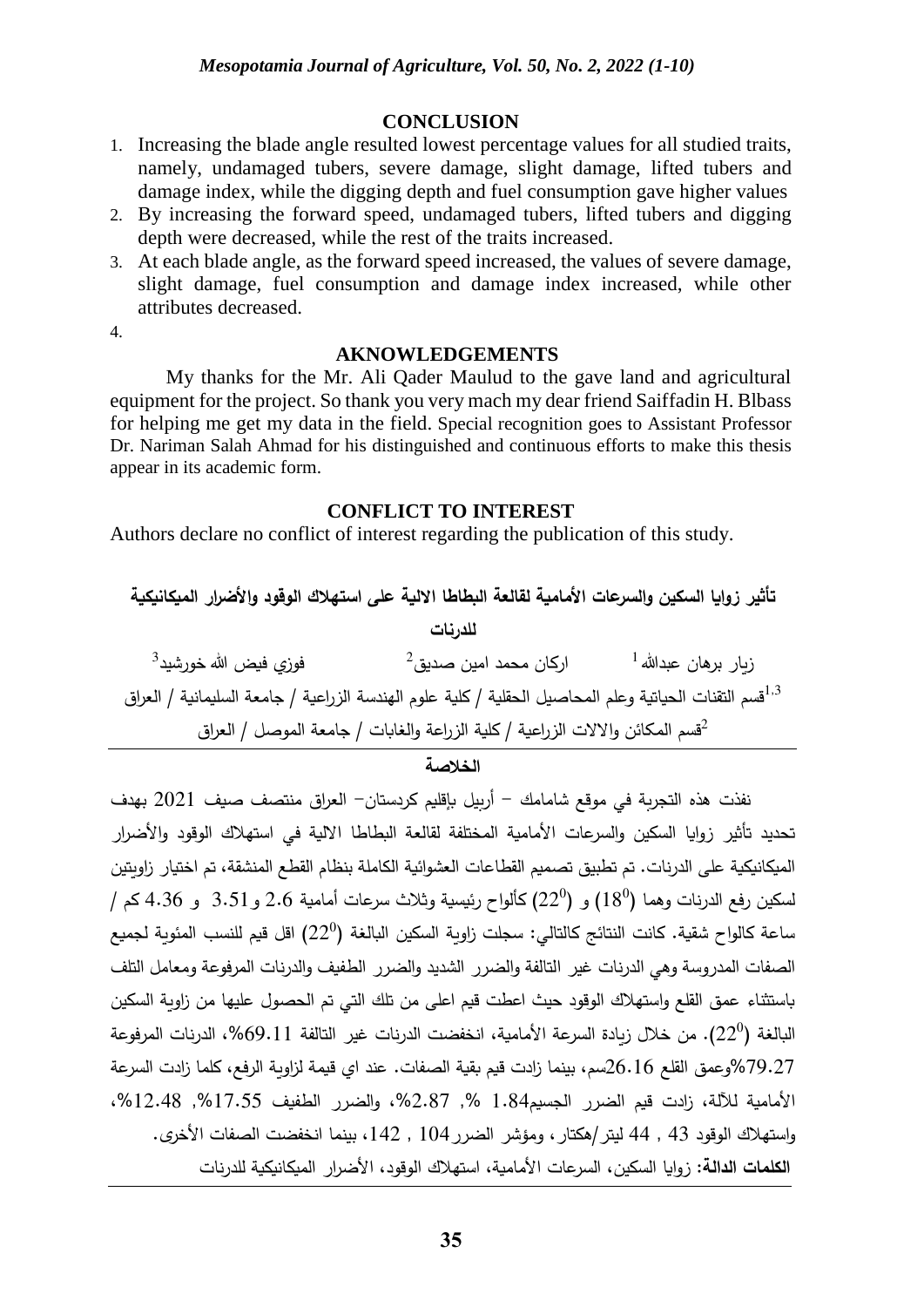# **REFERENCES**

- Abdel-Aal, S. E., El-Shal, M. S., Abdel-Wahab, M. K., & Abdel-Bary, A. A. (2002). Development of a potato harvester suitable for Egyptian farm. *Misr J0urnal of. Agriculture. Engendering* , *19*(3), 643-656.
- Abdalla, H. E., Ibrahim, M. M., & Abdel-Galeil, M. M. (2010). Developing a combine machine for harvesting and collecting of onion crop. *Journal of Soil Sciences and Agricultural Engineering*, *1*(4), 349-361. [https://dx.doi.org/10.](https://dx.doi.org/10.%2021608/jssae.2010.74189)  [21608/jssae.2010.74189](https://dx.doi.org/10.%2021608/jssae.2010.74189)
- Abdel-Maksoud, S. E., Morad, M. M., & Morghany, H. A. (2004). Development of a combination unit for harvesting and gathering potato crop. *Zagazig Journal of Agricultural Research (Egypt)*. [http://nile.enal.sci.eg/cgi-bin/koha/opac](http://nile.enal.sci.eg/cgi-bin/koha/opac-detail.pl?biblionumber=52562)[detail.pl?biblionumber=52562](http://nile.enal.sci.eg/cgi-bin/koha/opac-detail.pl?biblionumber=52562)
- Al-Dosary, N. M. N. (2016). Potato harvester performance on tuber damage at the eastern of Saudi Arabia. *Agricultural Engineering International: CIGR Journal*, *18*(2), 32-42. <https://cigrjournal.org/index.php/Ejounral/article/view/3401/2342>
- Ali, M. (2013). Manufacture and evaluation of a local simplified potato digger. *Misr Journal of Agricultural Engineering*, *30*(1), 139-158. [https://dx.doi.org/](https://dx.doi.org/%2010.21608/mjae.2013.102131) [10.21608/mjae.2013.102131](https://dx.doi.org/%2010.21608/mjae.2013.102131)
- Alsharifi, S. K. A., Aljibouri, M. A., & Taher, M. (2019). Effect of two types of digger machines and speeds of tractor on the qualitative characteristics of potato. *Fayoum Journal. Agriculture. Research, & Developed*, *33*(1), 308- 322.<https://www.fayoum.edu.eg/Agri/conference3/pdf/Researches/E/22.pdf>
- Arafa, G. K. (2019). Some factors affecting the damage of potato tubers during harvest. *Misr Journal of Agricultural Engineering*, *36*(3), 753-772. <https://dx.doi.org/10.21608/mjae.2019.94776>
- Baybulatov, T. S., Aushevent, M. K., Khamkhoev, B. I., & Tsechoeva, A. K. (2021). Results of studies of a potato digger with rod burning working bodies. In *IOP Conference Series: Earth and Environmental Science* (Vol. 624, No. 1, p. 012057). IOP Publishing. [https://iopscience.iop.org/article/10.1088/1755-](https://iopscience.iop.org/article/10.1088/1755-1315/624/1/012057/pdf) [1315/624/1/012057/pdf](https://iopscience.iop.org/article/10.1088/1755-1315/624/1/012057/pdf)
- EI-Khateeb, H. A., Marey, S. A., & Sayed-Ahmed, I. F. (2006). Evaluation and optimization the performance of two different potato harvesting machinery techniques. *Journal of Soil Sciences and Agricultural Engineering*, *31*(6), 3727-3741.<https://dx.doi.org/10.21608/jssae.2006.204042>
- Embaby, A. T. (1985). A comparison of the different mechanization systems for cereal crop production. *Unpublished M. Sc. Thesis Ag. Eng., Cairo Univ*. 163.<https://agris.fao.org/agris-search/search.do?recordID=EG8600571>
- Hammad, S. A., Ibahim, M. M., & Amin, E. A. (1991). Modified potato harvester suitable for Egyptian farms. Miser J. *Agric Eng*, 181-187. <https://dx.doi.org/10.21608/jssae.2010.74189>
- Hessen, J. C., & Kroesbergen, E. (1960). *Mechanical damage to potatoes* I. *Europian Potato Jornal. 3*(1). 30-46. [https://library.wur.nl/](https://library.wur.nl/%20WebQuery/%20wurpubs%20/fulltext/286807) WebQuery/ wurpubs [/fulltext/286807](https://library.wur.nl/%20WebQuery/%20wurpubs%20/fulltext/286807)